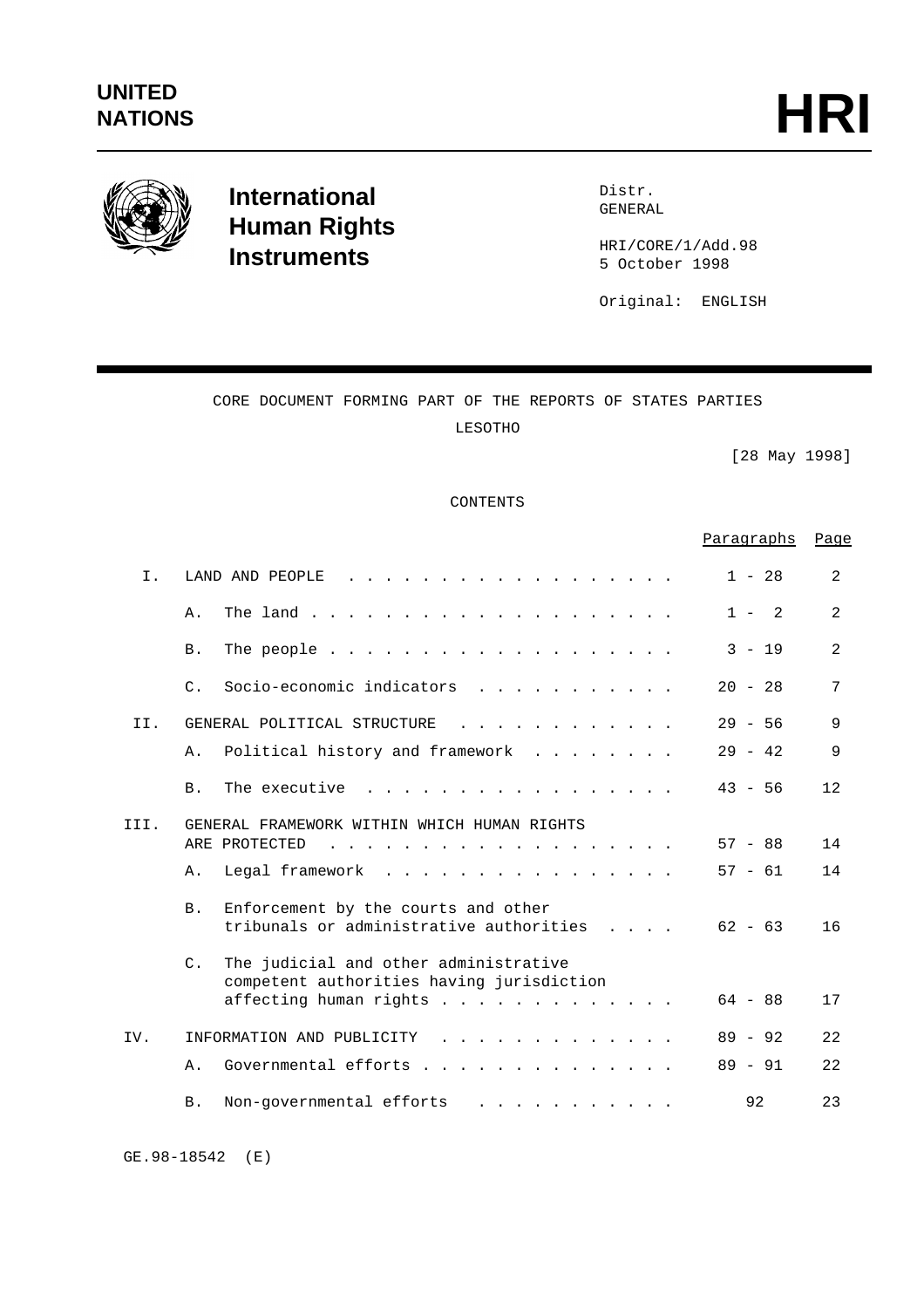# I. LAND AND PEOPLE

# A. The land

1. Lesotho is a small country lying towards the southern tip of Africa. At 30,000  $km^2$  in area, Lesotho is one of the smallest countries within the African continent. It is situated between 28 degrees and 31 degrees south and between 27 degrees and 30 degrees east. This puts Lesotho right within the Republic of South Africa where to the north and west Lesotho shares its boundary with the predominantly Sesotho- and Afrikaans-speaking Orange Free State, to the south is the predominantly Xhosa-speaking Eastern Cape, and in the east is the Zulu-speaking province of Kwazulu-Natal.

2. Though completely enclosed by South Africa Lesotho's topography is in complete contrast to its neighbour. It is mountainous with the highest peak being Thabana-Ntlenyana at 3,482 m above sea level. Lesotho is the only country in the world with no land falling below 1,400 m above sea level. Between the eastern plateau and the so-called lowlands in the west are the Maloti, a series of high mountain ranges drained by rivers which flow in deep gorges in a generally south-westerly direction. The mountains show serious erosion caused by chronic overgrazing estimated at 150 to 300 per cent.

## B. The people

# 1. Population

3. The population of Lesotho is at present estimated at 2,028,750 of which 51 per cent is female. As per 1986 estimates the population of Lesotho was increasing at a natural rate of 2.6 per cent which had been constant for the previous five years. The projections put this figure at 2.8 per cent by 1996. If this rate of population increase is not curtailed, the population could be expected to more than double by the year 2022.

4. This will create great problems associated with population increase. Pressure on the already dwindling natural resources will escalate. Population density on the 9 per cent of the land that is arable stands at 700 persons per  $km^2$ , a far cry from 1976 when the respective figures were 13 per cent and 443 persons per  $km^2$ . Lesotho's population growth is not only a danger to the arable land, but with 45-46 per cent of the population under 15 years of age, Lesotho's unemployment rate of 35-40 per cent can be expected to get worse as more young people join the labour force.

5. Unemployment is not the only problem. There are other obvious problems such as an increasing demand for social services, shortage of foodstuffs, homelessness, and a decline in the rate of overall economic growth. It is worth mentioning here that the Government of Lesotho has enacted a population policy. The goal of the policy is to reduce the fertility rate of the population from the current 5.8 to 2.2 by the year 2011 through a series of policies and pragmatic measures.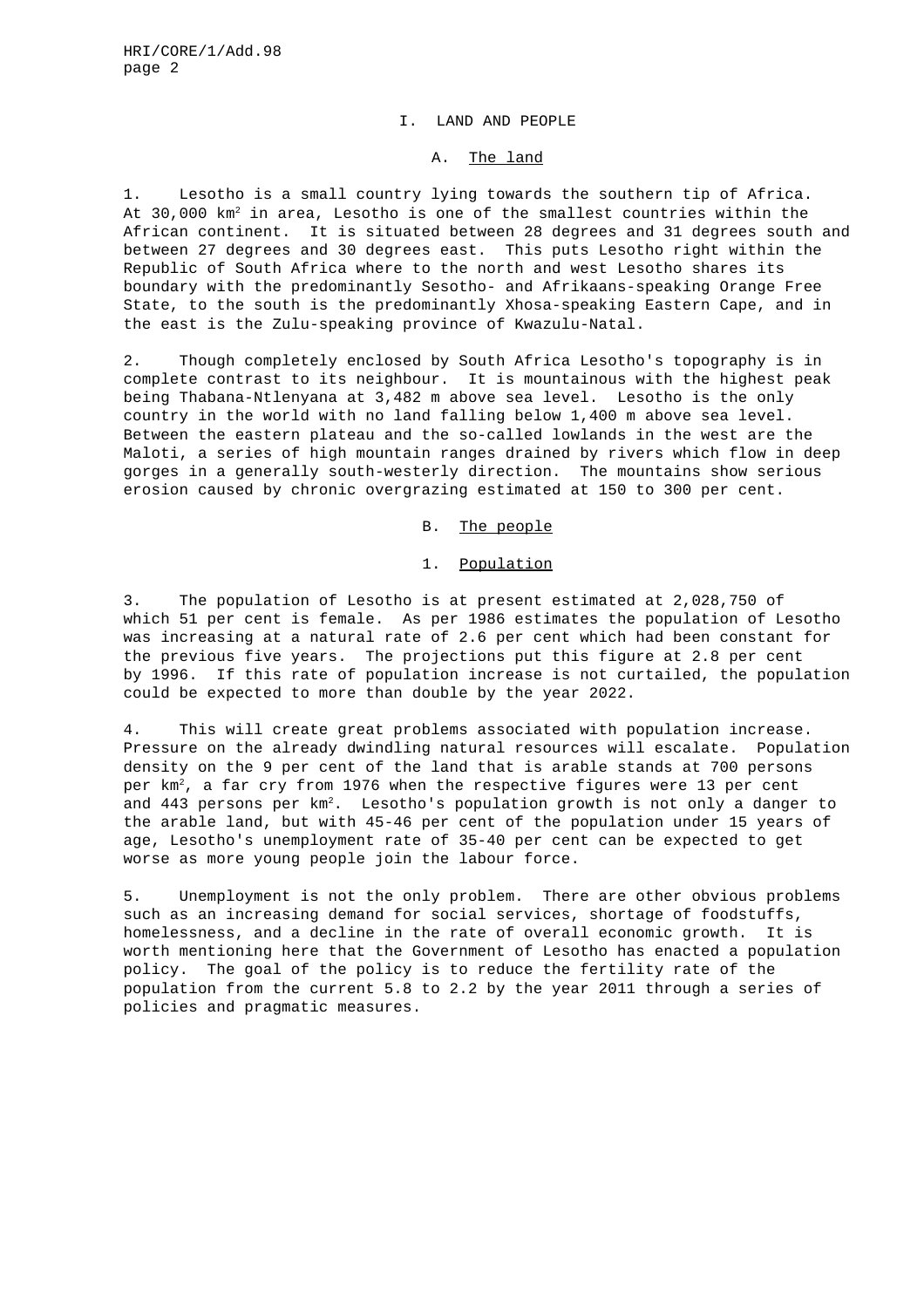# 2. Demographic data

6. Estimated population 1995

| Females | 1,064,937 |
|---------|-----------|
| Males   | 1,011,691 |
| Total   | 2,076,628 |

7. Population census 1986

|                  | Lesotho            | Urban              | Rural              |  |
|------------------|--------------------|--------------------|--------------------|--|
| Females<br>Males | 816 530<br>778 556 | 119 787<br>105 692 | 696 743<br>672 874 |  |
| Total            | 1 565 086          | 225 479            | 1 369 617          |  |

The last population census was held in 1996, but the data is still being processed. It will be available in the first quarter of 1998.

8. Percentage of population living in urban areas

| 1976 | 14.0 |
|------|------|
| 1994 | 18.5 |

9. Vital indicators in 1976, 1986 and 1994

|     |                                                                       | 1976         | 1986         | 1994         |
|-----|-----------------------------------------------------------------------|--------------|--------------|--------------|
| (a) | Crude birth rate<br>(per 100 population)                              | 37           | 38           | 35           |
| (b) | Crude death rate<br>(per 100 population)                              | 14           | 12           | 13           |
| (c) | Rate of natural increase<br>(per 100 population)                      | 2.3          | 2.6          | 2.3          |
| (d) | Doubling time (in years)                                              | 30.4         | 27.0         | 29.2         |
| (e) | Estimated total number of live births                                 | 45 022       | 60 800       | 70 680       |
| (f) | Life expectancy at birth<br>Female<br>Male                            | 52.7<br>49.3 | 57.2<br>53.5 | 57.2<br>53.5 |
| (q) | Infant mortality rate (per 1,000)                                     |              | 85           | 80           |
| (h) | Child mortality rate (per 1,000)                                      |              | 60           |              |
| (i) | Maternal mortality rate<br>$(\text{per }100,000 \text{ live births})$ |              |              | 282          |
| (j) | Age dependency ratio                                                  |              |              | 80.8         |
| (k) | Sex ratio (overall)                                                   | 93           | 95           | 95           |
| (1) | Total fertility rate                                                  | 5.9          | 5.3          | 5.3          |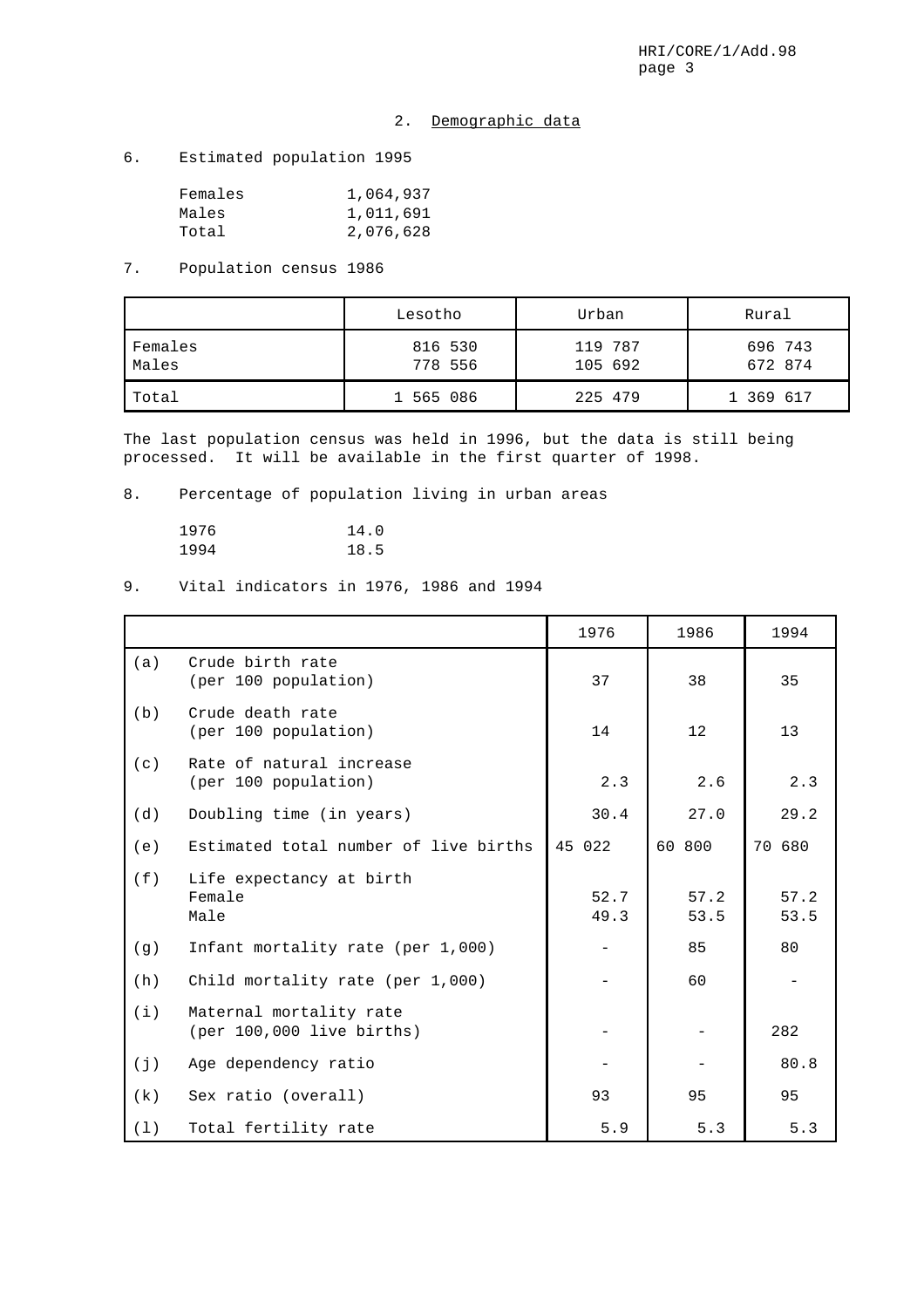10. Average national household size

| 1976 | 5.0 |
|------|-----|
| 1986 | 5.2 |

| Age       | Females | နွ   | Males   | ి       | Total   | ి    |
|-----------|---------|------|---------|---------|---------|------|
| $0 - 4$   | 151 221 | 14.2 | 152 765 | 15.1    | 303 986 | 14.6 |
| $5 - 9$   | 136 312 | 12.8 | 136 578 | 13.5    | 272 890 | 13.1 |
| $10 - 14$ | 132 052 | 12.4 | 131 520 | 13.0    | 263 572 | 12.7 |
| $15 - 19$ | 115 013 | 10.8 | 111 286 | 11.0    | 226 299 | 10.9 |
| $20 - 24$ | 99 039  | 9.3  | 89 029  | 8.8     | 188 068 | 9.1  |
| $25 - 29$ | 83 631  | 7.8  | 72 842  | 7.2     | 156 473 | 7.5  |
| $30 - 34$ | 67 091  | 6.3  | 61 713  | 6.1     | 128 804 | 6.2  |
| $35 - 39$ | 53 247  | 5.0  | 52 608  | 5.2     | 105 855 | 5.1  |
| $40 - 44$ | 42 597  | 4.0  | 45 526  | 4.5     | 88 123  | 4.2  |
| $45 - 49$ | 36 208  | 3.4  | 38 444  | 3.8     | 74 652  | 3.6  |
| $50 - 54$ | 35 143  | 3.3  | 37 433  | 3.7     | 72 576  | 3.5  |
| $55 - 59$ | 29 818  | 2.8  | 27 316  | 2.8     | 57 134  | 2.6  |
| $60 - 64$ | 21 799  | 2.0  | 17 199  | 1.7     | 38 998  | 1.9  |
| $65 - 69$ | 20 234  | 1.9  | 15 175  | $1.5\,$ | 35 409  | 1.7  |
| $70 - 74$ | 15 974  | 1.5  | 10 117  | 1.0     | 26 091  | 1.3  |
| $75+$     | 25 558  | 2.4  | 12 140  | 1.2     | 37 698  | 1.8  |

11. Age distribution of projected population in 1995

# 12. Population density per km<sup>2</sup>

| Year | Total area<br>Arable area |     |
|------|---------------------------|-----|
| 1976 | 40.0                      | 306 |
| 1986 | 53.0                      | 478 |
| 1995 | 68.0                      | 760 |

# 3. Education

13. Lesotho is one of the few African countries with high adult literacy (72 per cent). The education system of Lesotho has two main goals: (a) the provision of basic education for all; and (b) the provision of sufficient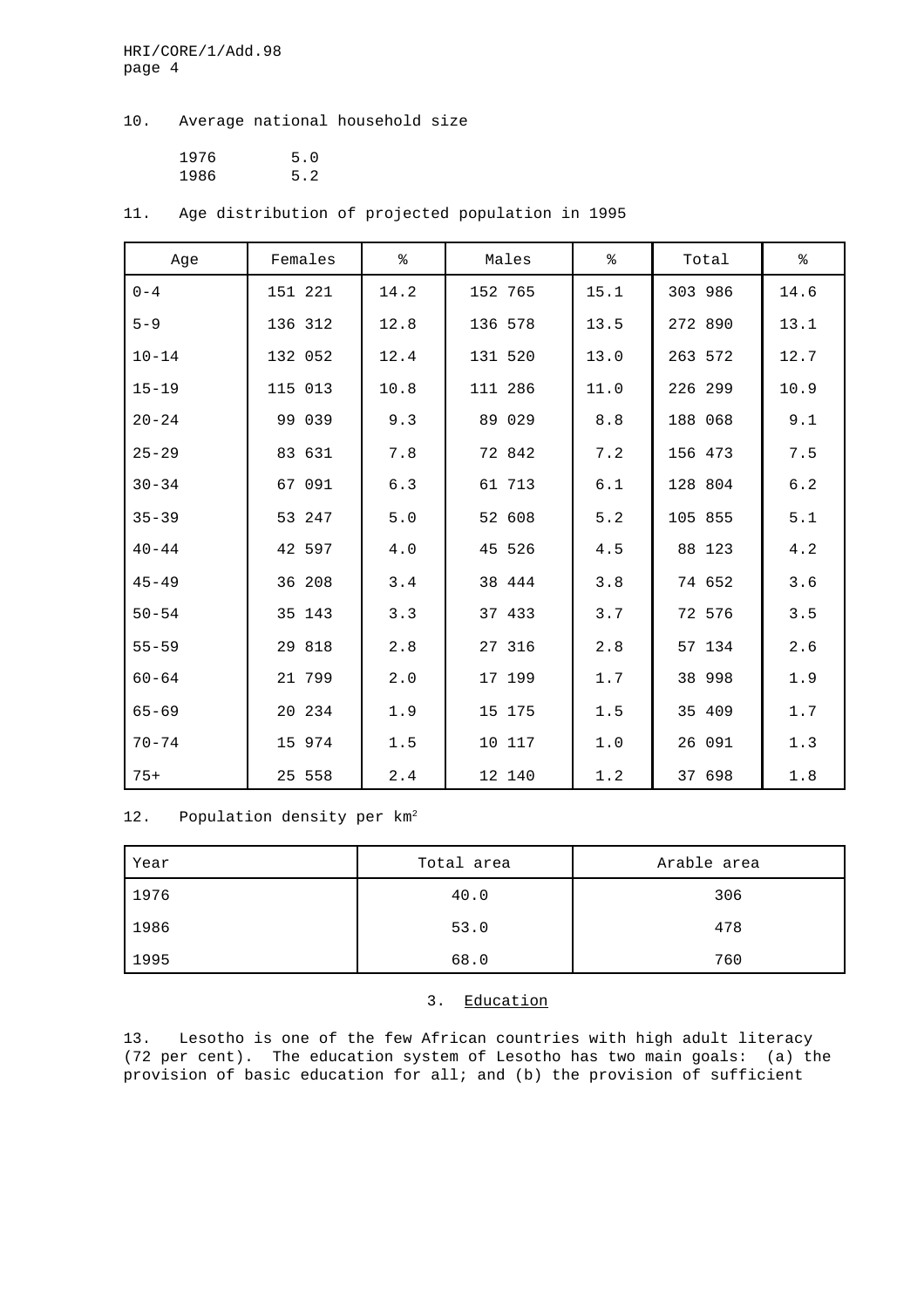numbers of trainees with appropriate qualifications and technical and managerial skills to secure the development of the modern sector of the economy.

14. Teaching is initially in Sesotho although English is poised to take over because of a rapid mushrooming of English-medium private schools.

15. The Ministry of Education is in charge of the primary schools syllabus as well as the setting of standard 7 (final year of primary school) examinations which are a natural channel into secondary school education. Secondary education takes three years and it is run jointly with the Education Ministry of the Kingdom of Swaziland. The high school level, which takes two years after the secondary level, is the sole responsibility of Cambridge University in England, but the system is gradually being localized. The high school level is again a channel into institutions of higher learning such as the university, teacher training college and technical and vocational schools.

16. There are currently 1,209 primary schools, 189 secondary schools, 9 technical and vocational schools, 1 teacher training college and 1 university. Most schools are Church owned, but receive a government subsidy.

17. In 1993 there were 354,275 primary school students and 55,312 secondary school students.

18. Educational data

| District      | Male    | Female  | Total  |
|---------------|---------|---------|--------|
| Botha-Bothe   | 11 886  | 12 842  | 24 728 |
| Leribe        | 29 711  | 31 405  | 62 116 |
| Berea         | 23 813  | 24 309  | 48 122 |
| Maseru        | 34 513  | 37 264  | 71 777 |
| Mafeteng      | 19 706  | 23 185  | 42 891 |
| Mohale's Hoek | 15 097  | 18 824  | 33 921 |
| Quthing       | 9 9 7 7 | 12 662  | 22 639 |
| Qacha's Nek   | 6 727   | 8 5 4 3 | 15 270 |
| Mokhotlong    | 5 710   | 8 708   | 14 418 |
| Thaba-Tseka   | 7 564   | 11 829  | 19 393 |
| Total         | 22 565  | 32 747  | 55 312 |

(a) Enrolment in primary school (grades 1-7), by sex and district, at March 1993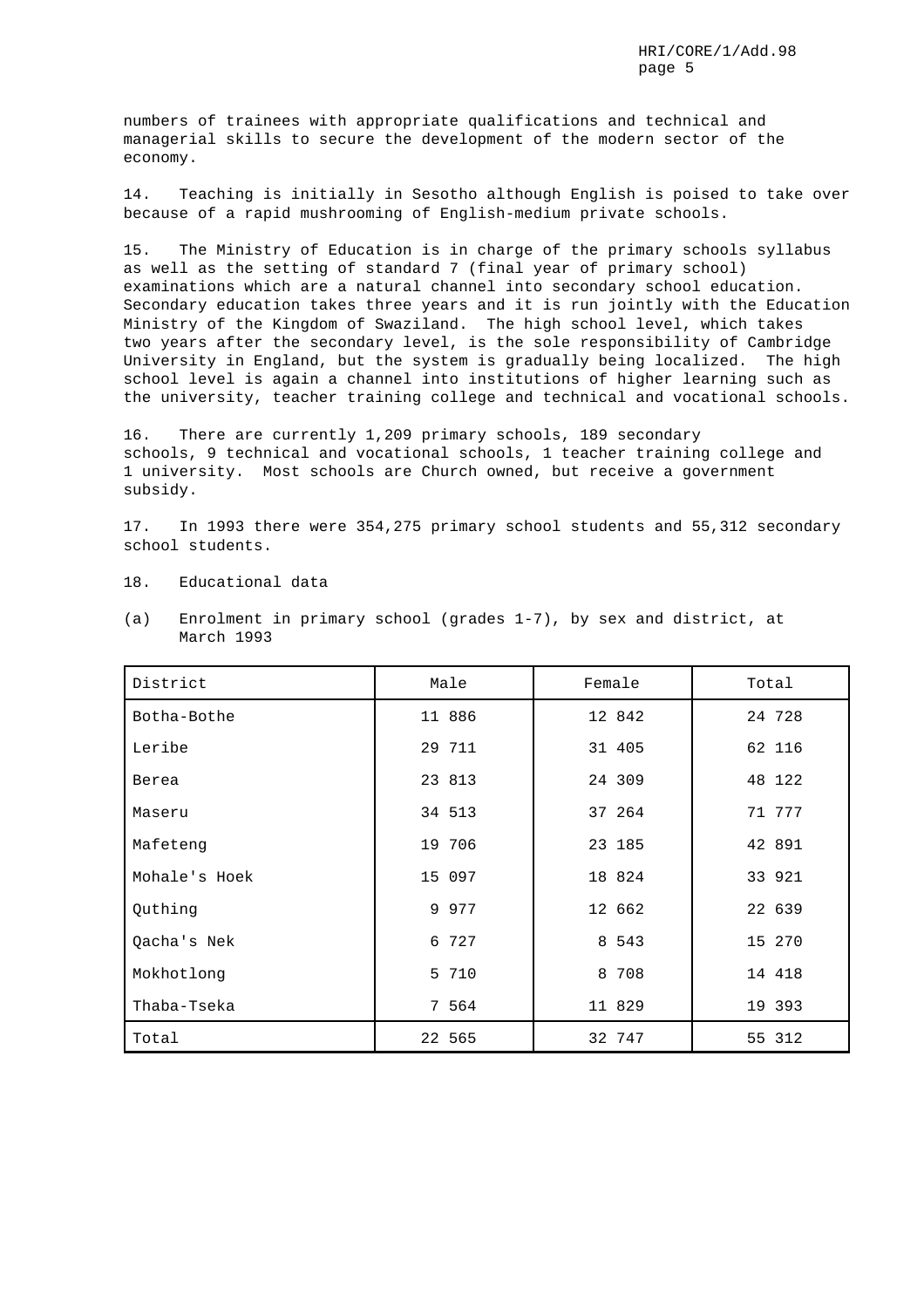| District      | No. primary<br>schools | No. students<br>No. teachers |       | Student-<br>teacher ratio |
|---------------|------------------------|------------------------------|-------|---------------------------|
| Botha-Bothe   | 69                     | 24 728                       | 502   | 49:1                      |
| Leribe        | 154                    | 61 116                       | 1 217 | 50:1                      |
| Berea         | 107                    | 48 122                       | 940   | 51:1                      |
| Maseru        | 199                    | 71 777                       | 1 546 | 46:1                      |
| Mafeteng      | 135                    | 42 891                       | 858   | 50:1                      |
| Mohale's Hoek | 141                    | 33 921                       | 738   | 46:1                      |
| Quthing       | 111                    | 22 639                       | 436   | 52:1                      |
| Qacha's Nek   | 83                     | 15 270                       | 297   | 51:1                      |
| Mokhotlong    | 95                     | 14 418                       | 360   | 40:1                      |
| Thaba-Tseka   | 115                    | 19 393                       | 398   | 49:1                      |
| Total         | 209                    | 354 275                      | 7 292 | 49:1                      |

# (b) Teacher-pupil ratio in primary schools at March 1993

(c) Number of secondary schools and secondary school teacher-student ratio, by district, at March 1993

| District      | secondary<br>No.<br>schools | students<br>No. | No. teachers |      |
|---------------|-----------------------------|-----------------|--------------|------|
| Botha-Bothe   | 15                          | 3 903           | 180          | 22:1 |
| Leribe        | 37                          | 10 536          | 502          | 21:1 |
| Berea         | 22                          | 7 409           | 333          | 22:1 |
| Maseru        | 41                          | 14 904          | 662          | 23:1 |
| Mafeteng      | 24                          | 6 556           | 293          | 22:1 |
| Mohale's Hoek | 15                          | 5 007           | 220          | 23:1 |
| Outhing       | 12                          | 2 977           | 133          | 22:1 |
| Qacha's Nek   | 6                           | 1 335           | 65           | 21:1 |
| Mokhotlong    | 8                           | 1 510           | 71           | 21:1 |
| Thaba-Tseka   | 7                           | 1 175           | 67           | 17:1 |
| Total         | 187                         | 55 312          | 2 5 2 6      | 22:1 |

(d) School population ratio

|           | 1991    | 1994    |
|-----------|---------|---------|
| Primary   | 1:1595  | 1:1678  |
| Secondary | 1:11017 | 1:10849 |

Source: Ministry of Economic Planning and Manpower.

# 4. Religion

19. The Basotho are predominantly Christian with about 99 per cent indicating some allegiance to the Christian establishment. However, Basotho still hold African traditional beliefs. Out of the 99 per cent about 45 per cent are estimated to be Catholic. The Lesotho Evangelical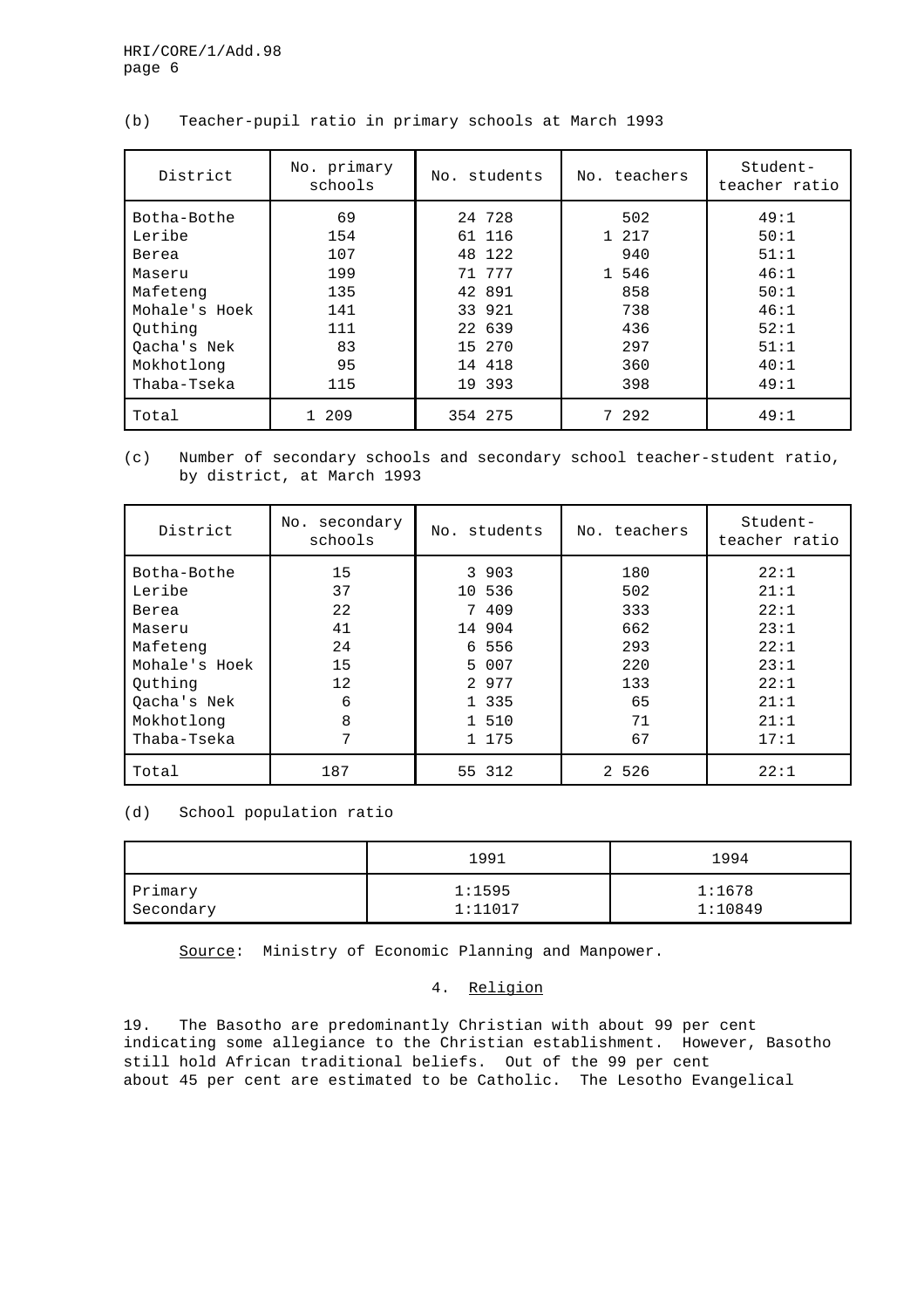(the first Christian Church to arrive in Lesotho) and Anglican Churches share the remaining 55 per cent with the Lesotho Evangelical Church boasting a bigger share. There are also congregations of Methodist, African Methodist Episcopalian, Seventh Day Adventist, independent Pentecostal/born again Churches, such as The Assemblies of God, Jehovah's Witnesses, Baha'i, and a Muslim community.

# C. Socio-economic indicators

# 1. Employment

20. Lesotho has a unique economy. Compared to its counterparts in southern Africa, it is the only country with a GNP-to-GDP ratio greater than 1. What this means is that people of Lesotho earn much of their income from abroad: from mine workers' remittances from South Africa. Lesotho exports about 116,129 unskilled labourers (about 22.7 per cent of the total labour force) to South Africa of whom 94,292 are employed in the mines. Within the country, Government is the largest employer, constituting 10 per cent, but the role of Government as Lesotho's biggest employer is on the decline.

21. Likewise, the economy in South Africa is not doing well. The gold-mining industry is going through technological changes as it attempts to maximize its profit within the ever-declining gold reserves. The new Government of South Africa, unlike the apartheid regime, has a policy of providing employment to its citizens, before allowing non-citizens to be employed. On an annual basis the average number of mine workers employed in South African mines dropped by 14.6 per cent in 1993 and 17.9 per cent in 1994.

22. The second largest employer in Lesotho is the manufacturing and industry sector. This sector only captured about 1 per cent of GNP in 1966, but at the moment it accounts for about 14.2 per cent of GNP.

23. Another important sector at the moment is in the area of construction. The implementation of the Lesotho Highlands Water Project, whereby Lesotho is selling excess water to South Africa and will generate power for local consumption, is a factor that contributed to this sudden boom in the construction sector. The multi-billion-dollar project brought with it the construction of roads and houses, which are meant for the workers on the project. Phase 2 of the Lesotho Highlands Water Project on Mohale Dam is presently undergoing construction.

# 2. Poverty

24. Poverty in Lesotho is not as yet at the same level as that observed in other sub-Saharan countries, but it is becoming a major problem that needs urgent attention from Government. It has been estimated that a minimum of M 50 per person per month is needed for a person to be considered to be above the poverty line. A poverty-mapping survey conducted by Sechaba Consultants revealed that about 65 per cent of households do not have M 50 per person per month.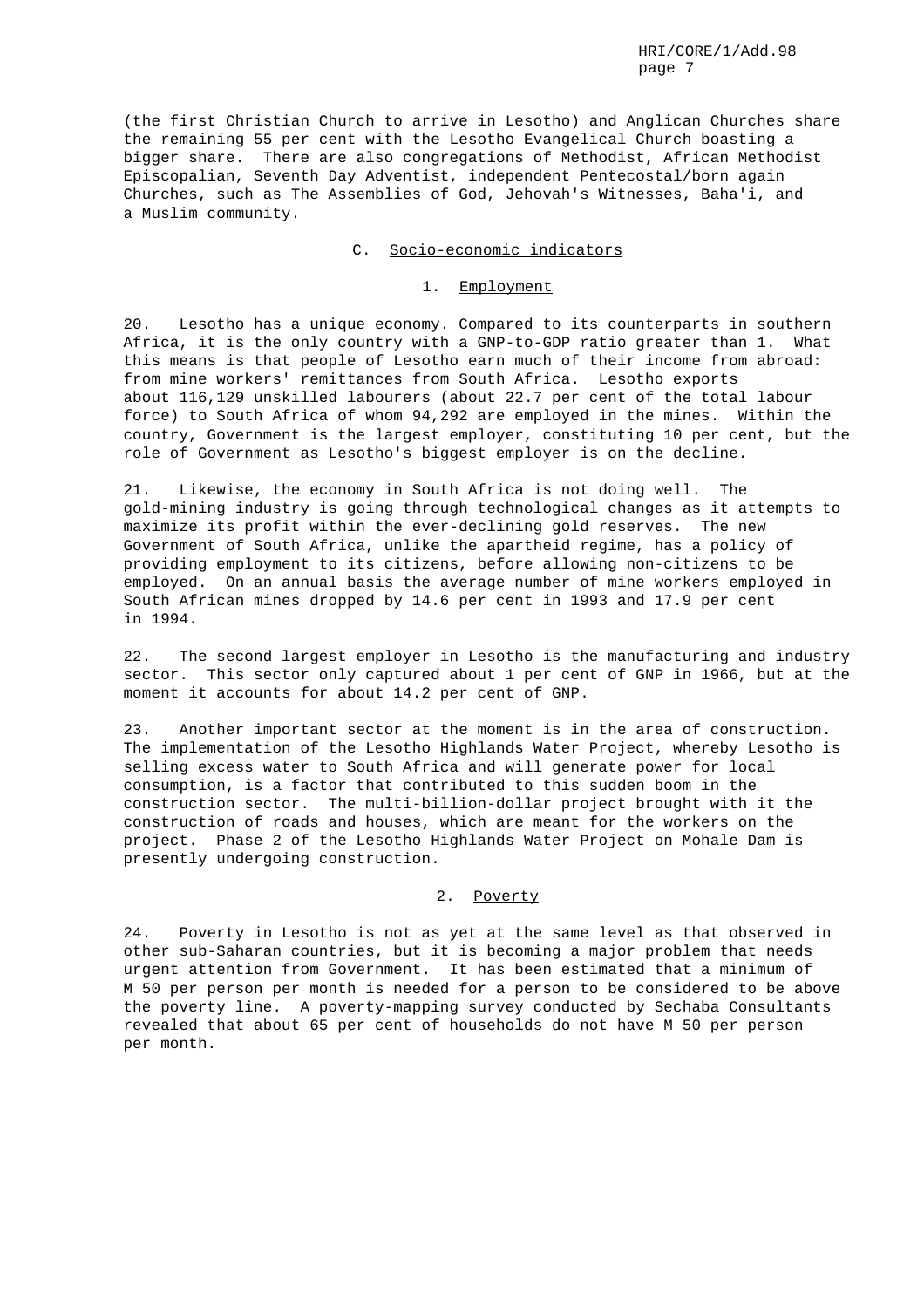25. Other interesting findings of the study were in respect to the distribution of poverty. The study revealed that female-headed households are receiving more than their fair share of the problem. These families are less likely to be able to afford basic education and health care and are less likely to own a latrine.

# 3. Inflation

26. Inflation, like poverty, is not as fierce as in other African countries. This is in part due to the fact that Lesotho's economy is intertwined with that of South Africa, which is without doubt Africa's strongest economy.

27. The table below shows the trend of Lesotho's inflation from 1992 to 1994. It can be seen from the table that the inflation rate started to decline in the first quarter of 1992 after having peaked at around 20 per cent in the last quarter of 1991, but this downward trend was reversed in the second quarter of 1994.

# Rate of inflation (percentage change)

| 1992    |      | 1993    |      | 1994    | 1995    | 1996    | 1997 |
|---------|------|---------|------|---------|---------|---------|------|
| October | July | October | July | October | October | October | July |
| 19.0    | 12.0 | 9.2     | 8.4  | 9.8     | 9.6     | 9.0     | 8.9  |

# 4. External debt

28. Lesotho's external debt situation is not out of control as was the case before the country embarked on the IMF-led structural adjustment programme. Lesotho's external debt dropped by 1.1 per cent in the last quarter of 1994 from US\$ 472.4 million in the previous quarter to US\$ 467.4 million. This fall was followed by an increase of 6.4 per cent in the last quarter of 1993. The biggest source of credit for Lesotho is the multilateral organizations.

| External debt, by quarter, 1993-1994 (in million US\$) |  |  |  |  |  |  |  |  |
|--------------------------------------------------------|--|--|--|--|--|--|--|--|
|--------------------------------------------------------|--|--|--|--|--|--|--|--|

|                                                                               | 1993                   |                        |                        | 1994                   |                        |                        |                        |
|-------------------------------------------------------------------------------|------------------------|------------------------|------------------------|------------------------|------------------------|------------------------|------------------------|
|                                                                               | ΙI                     | III                    | IV                     | I                      | ΙI                     | III                    | ΙV                     |
| Total                                                                         | 418.0                  | 427.3                  | 439.3                  | 492.1                  | 471.0                  | 472.4                  | 467.4                  |
| Bilateral<br>Α.<br>Concessional<br>Non-concessional                           | 42.4<br>41.4<br>0.95   | 41.5<br>40.6<br>0.9    | 40.8<br>39.9<br>0.9    | 43.6<br>43.8<br>1.9    | 43.7<br>41.8<br>1.8    | 43.7<br>41.9<br>1.8    | 43.1<br>42.2<br>0.9    |
| Multilateral<br>B.<br>Concessional<br>Non-concessional                        | 353.7<br>332.2<br>21.5 | 366.3<br>345.5<br>21.1 | 382.1<br>359.6<br>22.5 | 430.6<br>399.8<br>30.8 | 411.3<br>381.9<br>29.4 | 406.5<br>378.6<br>27.9 | 410.0<br>381.8<br>28.2 |
| Financial institutions<br>$\mathcal{C}$ .<br>Concessional<br>Non-concessional | 10.6<br>1.3<br>9.3     | 9.7<br>1.2<br>8.5      | 8.9<br>0.9<br>8.0      | 9.5<br>1.0<br>8.5      | 9.1<br>1.0<br>8.1      | 16.7<br>0.9<br>7.7     | 9.8<br>0.7<br>9.1      |
| Suppliers' credit<br>D.                                                       | 11.3                   | 9.8                    | 7.5                    | 6.3                    | 7.0                    | 5.5                    | 4.5                    |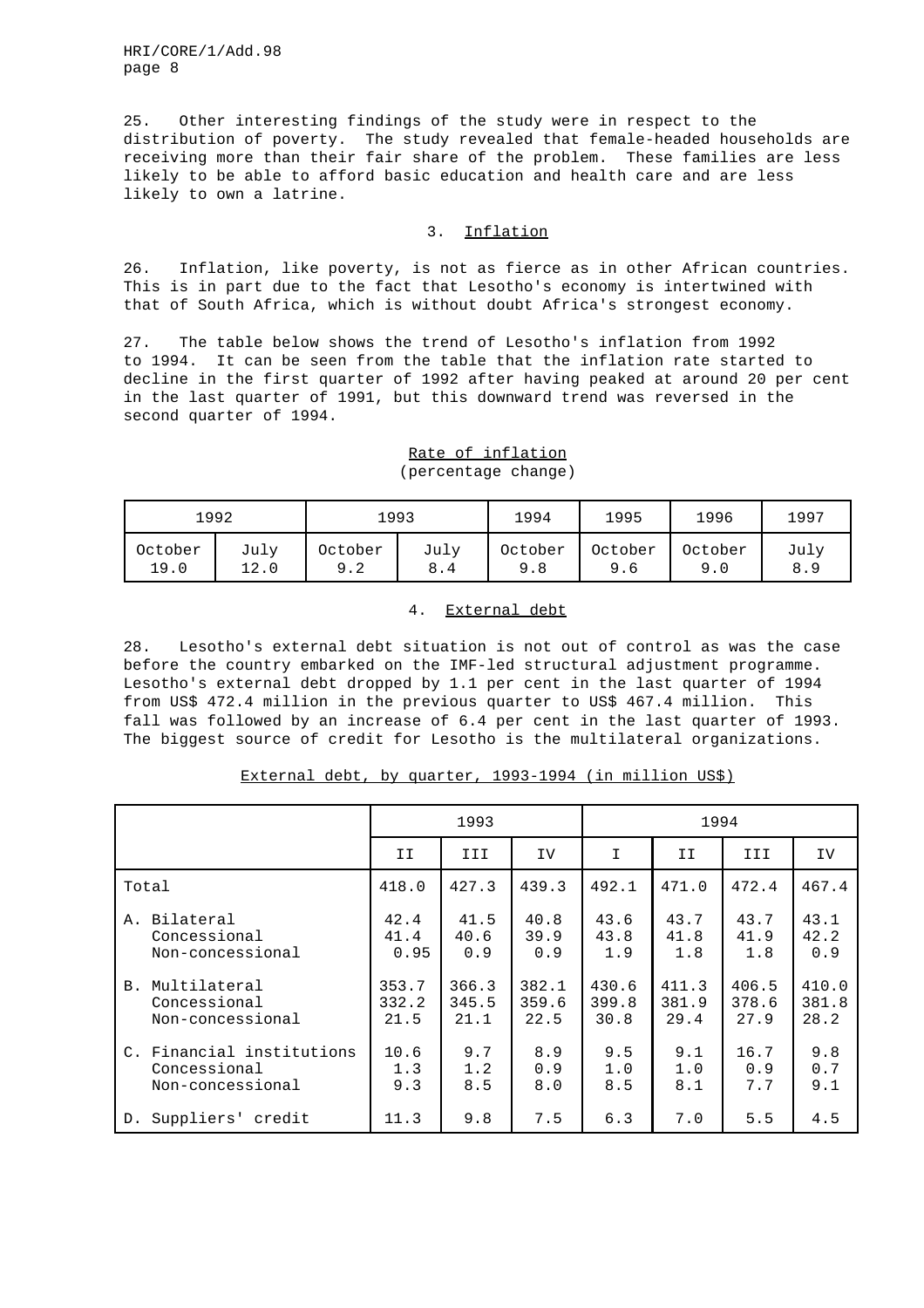#### II. GENERAL POLITICAL STRUCTURE

#### A. Political history and framework

29. The people who are today called the Basotho, Batswana and Bapeli all originated from one cultural cluster, for which we will use the term "Sotho" in our text. This cluster was situated in what is now the southern and western Transvaal. This broadly Sotho cultural cluster emerged between 900 and 1200 AD. By 1450 AD, if not before, some groups migrated from this cluster to what is eventually to be identified as Bapedi. Those who were later to be called Basotho moved south into the Free State and Lesotho. Those now called Batswana remained in the southern Transvaal or moved west into the northern Cape and Botswana, although some migrated back into the Thaba-Nchu area of the Free State in the nineteenth century. These societies adapted to different ecological zones. The Batswana, who lived in a drier climate, tended to develop a more stratified society as large populations were concentrated around sites with abundant water or iron ore. The Basotho, on the other hand, were usually more dispersed given the better ecology of the well-watered plains of the northern Free State and Lesotho.

30. One important site of early settlement was Nts'oana-Tsatsi near present-day Vrede in the northern Free State. Archaeological investigations have revealed that this area was settled as early as 1350, probably by the Bafokeng clan. These were the pioneers of the Sotho groups who settled much of the Free State and Lesotho. They lived closely with the Baroa as well as with the ancestors of the Baphuthi, who were the first Iron Age peoples to settle by the Caledon River Valley. The northern half of the Free State is the true heartland of Sotho settlement. Lesotho, as we know it today, was the southern frontier of this civilization although the upper portion of the Caledon River Valley was very rich and fertile.

31. Chiefdoms of various sizes grew up and declined but there was no centralized kingdom which united these Sotho peoples until the nineteenth century. Although each chiefdom and clan had its particular historical traditions and customs, they shared a broadly similar language and interacted widely as they lived in close proximity and intermarried freely. The Sotho were not alone in this area. The San and certain Khoi groups still lived in the region, often in a symbiotic relationship with the Sotho and other agro-pastoralists. So also, the Hlubi and certain Nguni from east of the Drakensburg had already been settling peacefully among the Sotho for over a century.

32. In the 1820s, conflicts called the lifaqane wars in what was then known as Nguni-land started. When the wars started no one could have foreseen the magnitude of their impact on the overall history of the entire southern African region. One of the effects of the war was the formation of new nations such as the Basotho nation founded by Moshoeshoe and the Swazi nation founded by Sobhuza. Therefore, the Basotho did not exist as a nation before 1820.

33. Moshoeshoe was a pragmatic leader who, together with other chiefs, was able to forge unity among his people and defeated his enemies through diplomacy and military conquest whenever there was a need. He effectively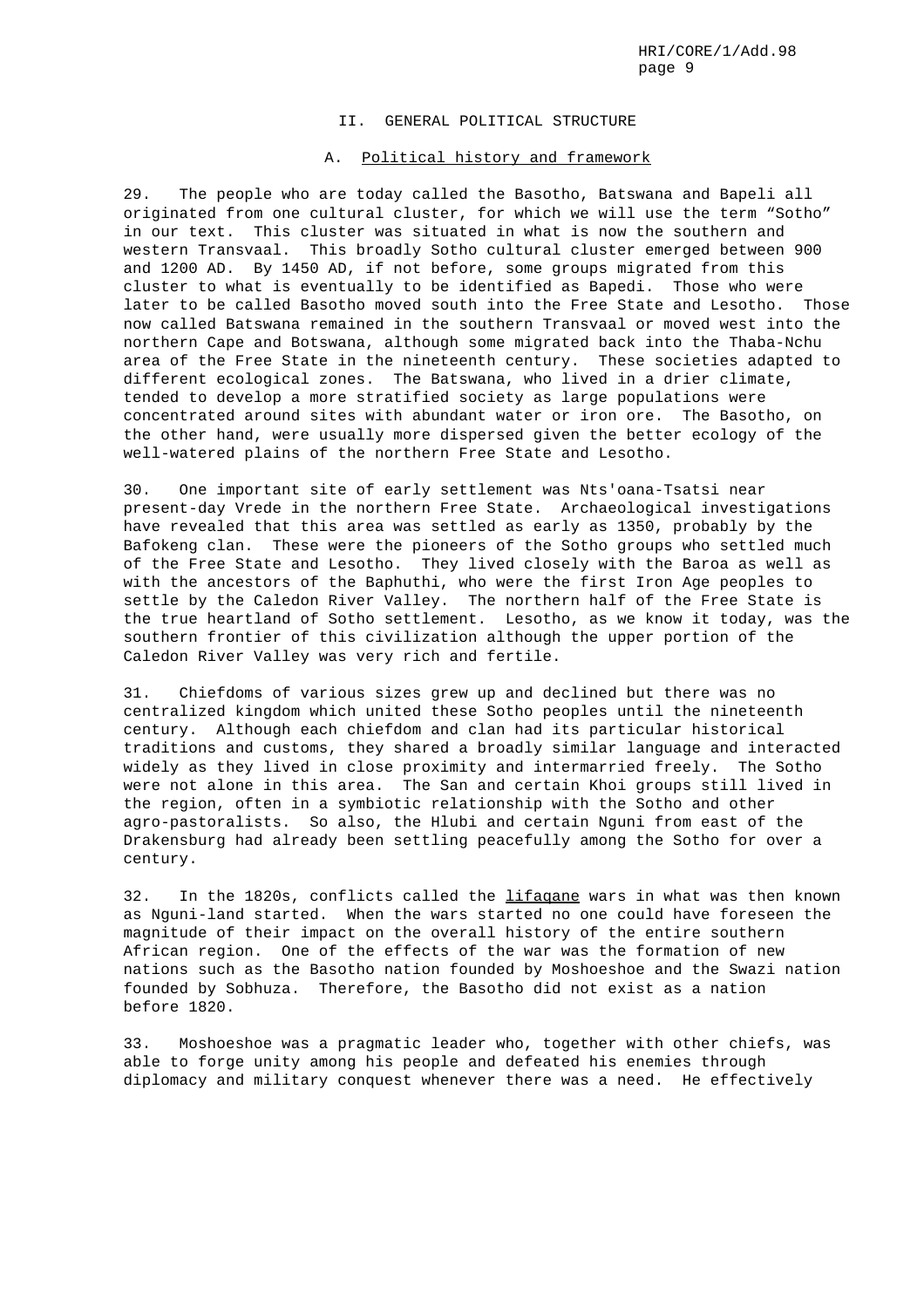ruled from 1824. He was also able to defeat the British and the Boers on the battlefield, but was later forced to seek British protection at a time when the Boers were poised to take over Basotho land by force and hence Lesotho was declared a British protectorate on 18 March 1868. Moshoeshoe himself died two years later on 11 March 1870. Moshoeshoe's son Letsie I reigned from 1870 to 1891, followed by Lerotholi (1891-1905), Letsie II (1905-1913), Griffith (1913-1939), Seeiso (1939-1940), Regent Mantsebo (1940-1960), Moshoeshoe III (1960-1990), Letsie III (1990-1995), Moshoeshoe III (1995-1996), Letsie II (1996-the present; he was crowned on 31 October 1997).

34. In 1835 white farmers from the Cape began arriving in Basotholand. Unlike other immigrants, these people were not willing to become Moshoeshoe's subjects. As a result, a series of conflicts erupted between the Basotho and the newcomers. The Basotho were at first able to defeat their opponents, but with time the balance of power shifted in favour of the Boers and the Basotho were spared as a nation by the declaration of Basotholand as a British protectorate.

35. At the time of Moshoeshoe's death the economy of Lesotho was going through an agricultural boom. Surplus grain was exported to the rest of southern Africa, most notably to the white settlers in exchange for cash (hence the beginning of the monetizing of Lesotho's butter exchange). However, the white settlers had other plans for the Basotho, who were valued as labour to work mostly in the diamond mines of Kimberly and other newly-discovered mines in South Africa. The white settler Government therefore made it illegal for the white settlers to buy grain from the Basotho and they started to import grain from Europe. This measure brought down regional grain prices. As a result, this calculated move by the settlers deprived the Basotho of their livelihood. They were forced to seek employment in the mines of South Africa. This was the beginning of the present migrant labour system to South Africa which came at the expense of a decline in agriculture.

36. Loss in agricultural production and the beginning of the migrant labour system inevitably brought with them a decline in the control of the chiefs over their subjects. As they lost their wealth and their following, the chiefs found themselves forgoing relationships with the colonial masters. This new face of the chiefs, who had always played a role of pan-Africanists, left their subjects without any legitimate leadership. It was this fact and the traditional anti-imperialist feelings of the Basotho people that led to the establishment of the first political party. The party, known as the Lekhotla la Bafo, was formed by one Josiel Lefela and the current Prime Minister of Lesotho, Dr. Ntsu Mokhehle, joined the party ranks in 1942. Dr. Mokhehle later formed his own political party in 1952. Formed under the ideology of pan-Africanism, the Basotholand Congress Party (BCP) was naturally regarded as "communist". As a result, the Catholic Church saw it as an enemy of religion, while South Africa saw it as an enemy of apartheid and therefore an enemy of the State. With all these powerful enemies, it was not much of a surprise when two new parties were founded in 1960: the Basotholand National Party (BNP) and the Marematlou Freedom Party (MFP). The BNP was formed, or at least campaigned for prolonged British rule: they preached anti-communist rhetoric and hence became friends with the Catholic Church and the Chiefs.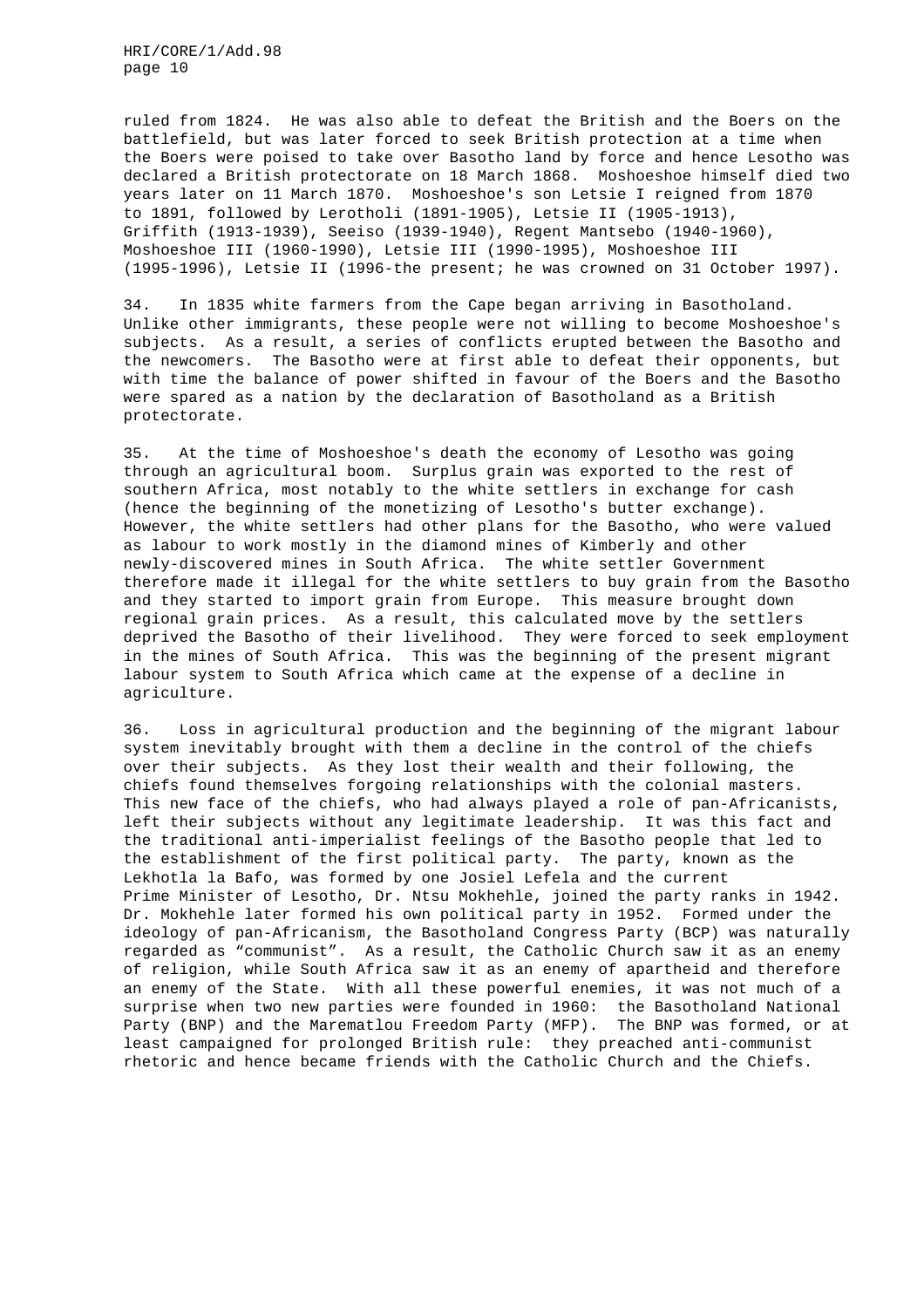37. It took more than 90 years for the Basotho to regain political leadership, which was in the hands of the British Commissioner. Dr. Leabua Jonathan was inaugurated as Lesotho's Prime Minister in 1966 and King Moshoeshoe II installed as its first constitutional monarch. Lesotho's newly found democracy did not see its full term of five years as Dr. Jonathan failed to hand over power to the BCP which had won the 1970 elections. Actually, what Dr. Jonathan did was to suspend the 1966 Constitution, declare a state of emergency and rule by decree until he was overthrown by the military in a bloodless coup in 1986. The military handed over power to the civilian Government in 1993, under the leadership of Dr. Mokhehle. This was after three years of an electoral preparatory process when the 1966 Constitution was revised and a vigorous election campaign was followed by elections on 27 March 1993. The BCP won a landslide victory, capturing all 65 constituencies with over 70 per cent of the vote. The turnout was large, with over 70 per cent of all registered voters taking part. The elections were declared to have been free and fair by a wide range of internal and external monitors.

38. The newly elected Government faced the daunting task of re-establishing a truly democratic structure and a spirit of accountable and transparent governance, both at the national and local level. It was not easy to reverse the non-democratic legacy nurtured over the past 20 years. During the first year in office, the new Government faced a number of crises. Turmoil within the security forces erupted on a number of occasions, resulting in an army fracas between two factions of the army that bombarded each other for the entire day of 23 January 1994. In April 1994, moreover, the Deputy Prime Minister, Mr. Selometsi Baholo, was extrajudicially killed.

39. In August 1994, King Letsie III suspended the Constitution and created an interim Government. The country responded to this coup by almost 100 per cent support for two stay-aways from work organized through the Lesotho Council of Non-Governmental Organizations (LCN). It became clear that there was no support from the nation for the usurpers; and when South Africa, Botswana, and Zimbabwe intervened diplomatically the coup collapsed and the democratically elected Government was restored to power.

40. Although the Council of State as well as heads of Churches had tried to facilitate dialogue and promote a spirit of reconciliation, there was still serious suspicion and lack of trust. The issues elaborated by Presidents Mandela, Mugabe and Masire, who are serving as guarantors of the settlement, expressed in an eight-point memorandum of understanding, were envisaged as being crucial for Lesotho in order to avoid a situation of continued and serious polarization. The eight points were:

- 1. Foreign guarantors will remain directly involved.
- 2. Non-governmental, religious and traditional bodies will be consulted.
- 3. The Commission of Inquiry into the monarchy will be cancelled and Moshoeshoe II reinstated to the throne.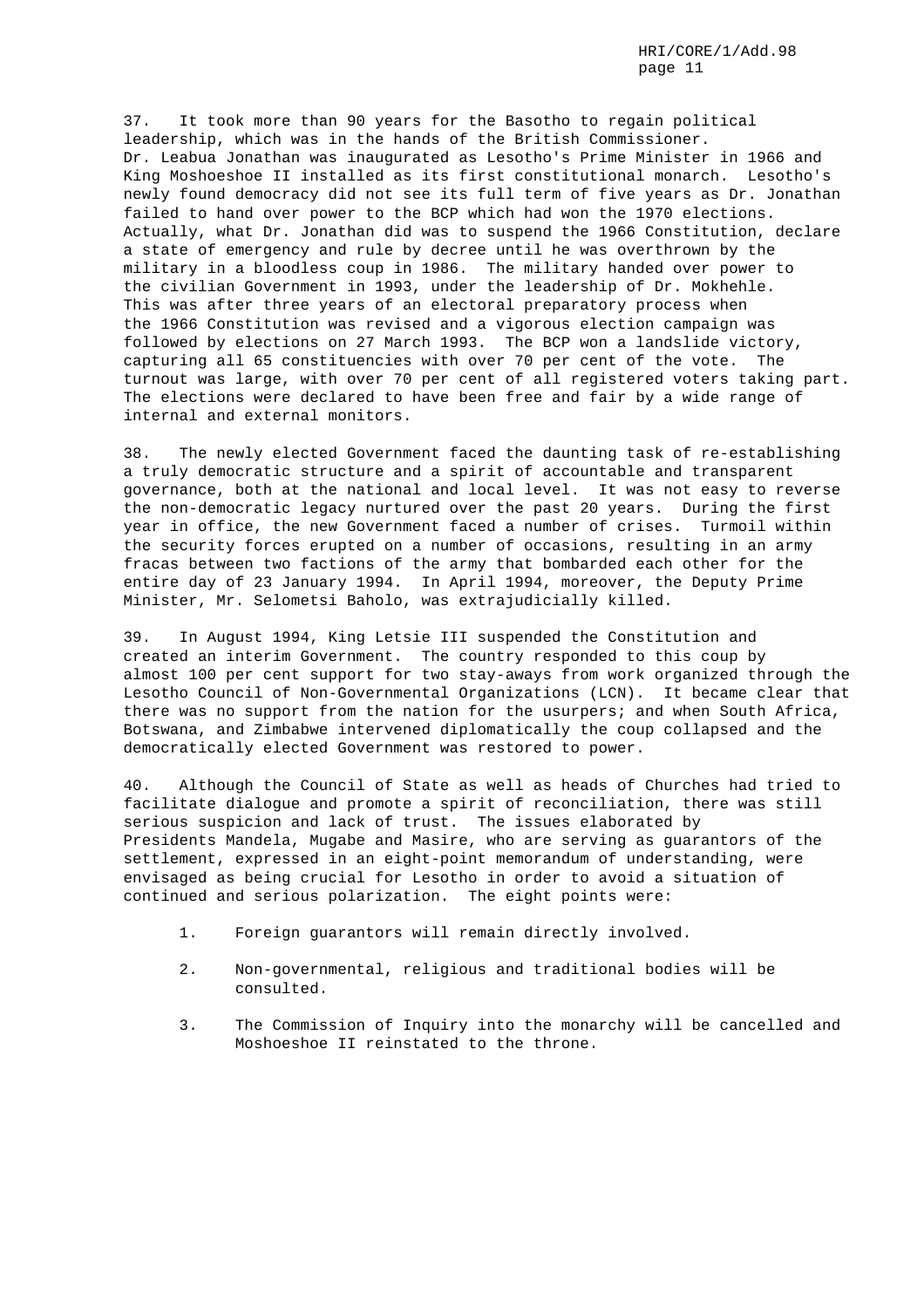- 4. The 1993 Constitution will be observed, especially in relation to human rights.
- 5. No action will be taken against King Letsie III.
- 6. Members of the August Provisional Council will be indemnified.
- 7. Laws and constitutional provisions on the public service and the security services will be respected.
- 8. All parties will respect the political neutrality and loyalty of the security services and the judiciary.

41. King Moshoeshoe II was restored to the throne in 1995 but died in January 1996. King Letsie III succeeded him.

42. In June 1997, political developments within the ruling BCP culminated in the formation of the Lesotho Congress for Democracy (LCD), led by the incumbent Prime Minister (Dr. Mokhehle had more members in Parliament, hence continued to effectively run the Government). Dr. Mokhehle has continued as head of Government under the LCD. Some legal experts within and outside Lesotho were of the opinion that the new party and the Government were unconstitutional. This has so far not been challenged in a court of law.

## B. The executive

43. The organization of the executive can be broadly put into three distinct categories: (a) the monarchy, (b) elected officials and (e) appointed officials.

#### 1. The monarchy

44. Under section 44 (1) of the Constitution the King is a constitutional monarch and the head of State. He is above partisan politics. The King in Lesotho is appointed by the College of Chiefs according to the customs and traditions of the Basotho. According to the customs a successor to the throne should be the eldest son of the reigning monarch; if such a successor is deemed not fit to occupy the throne, it will be the next son of the reigning monarch (sect. 45 (1) and (2) of the Constitution). As head of State the King has several functions. He has the power to appoint the prime minister, the ministers and assistant ministers on the advice of the Council of State (sect. 87 (I)), including holders of statutory positions like judges of the Court of Appeal and the High Court, the Ombudsman, the Attorney-General and the Director of Public Prosecutions.

45. The executive authority in Lesotho is vested in the King and is subject to the provisions of the Constitution, and is exercised by the King through officers or authorities of Government of Lesotho (sect. 86).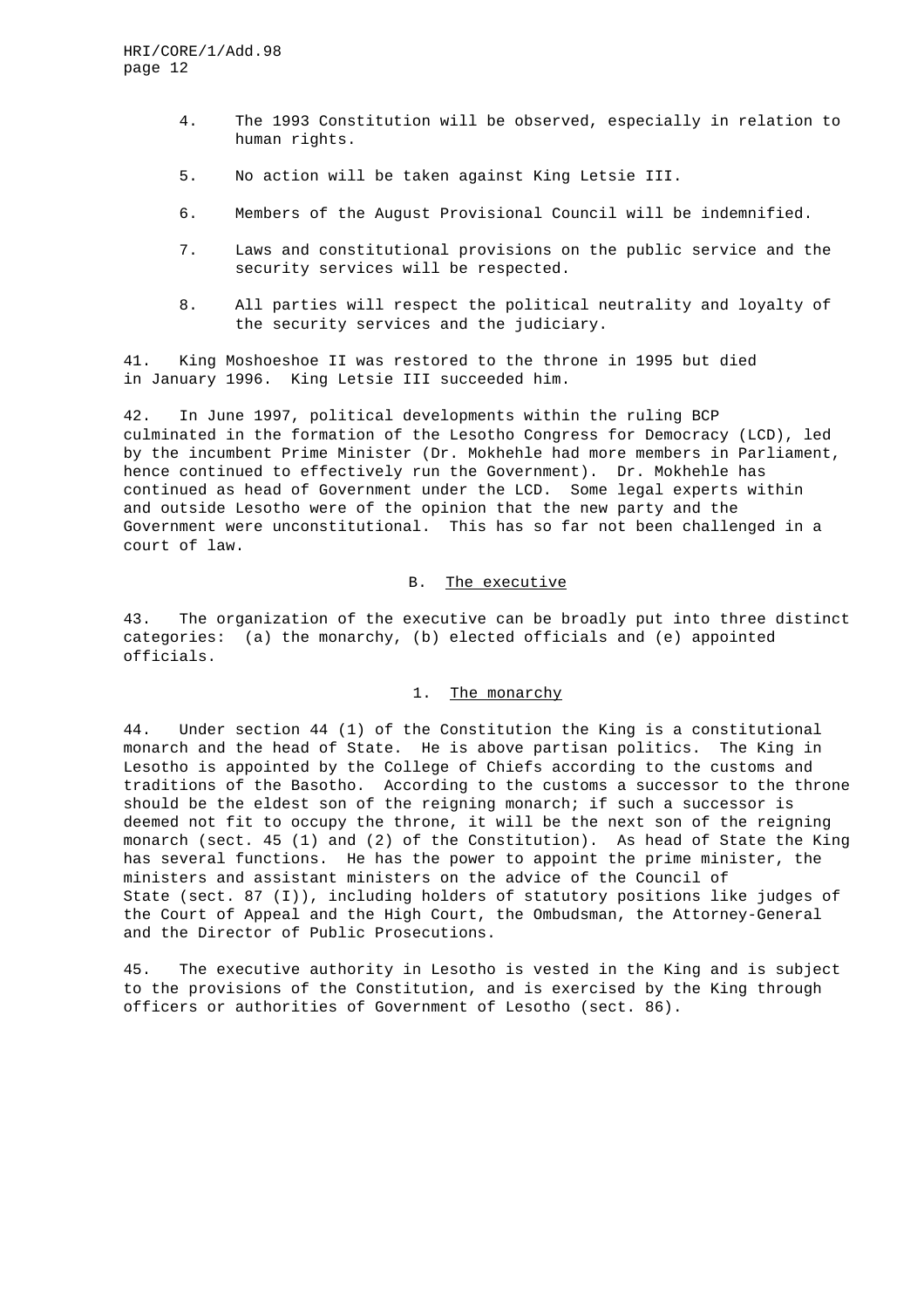# 2. Elected officials

46. These are people who have been elected to the National Assembly through general elections held every five years. Elected officers include the prime minister, deputy prime minister, ministers, assistant ministers and members of the Cabinet.

47. The prime minister is appointed by the King through the advice of the Council of State. In its advice to the King, the Council of State selects a leader of the party that has won the election through pure numeric strength. The prime minister is the head of Government and charged with the day-to-day running of Government. He is expected to inform the King of the matters relating to affairs of State. The King appoints as prime minister the member of the National Assembly who appears to the Council of State to be the leader of the political party or coalition of political parties that commands the support of a majority of the members of the National Assembly (sect. 87 (2)).

48. The deputy prime minister is also appointed by the King through the prime minister's advice. His main duty is to exercise the prime minister's powers in the event of the latter's incapacitation.

49. The ministers and their assistants are charged with giving general direction to the running of government departments in line with the party manifesto. It must be mentioned that some of the ministers are not members of the National Assembly, but are members of an appointed body called the Senate.

50. The Cabinet is made up of the prime minister and his ministers. The Cabinet advises the King in the government of Lesotho, and is collectively responsible to the two Houses of Parliament (sect. 88 (1) and (2)).

#### 3. Appointees

51. Appointees in the executive are of two categories: those that are appointed to bodies and those that are appointed to individualized statutory positions. An example of the former is the Council of State and of the latter the Principal Secretary, Government Secretary, Attorney-General and Director of Public Prosecutions.

52. The Council of State is made up of more than 10 individuals, including the prime minister, opposition political members, judges of the High Court, the commander of the defence force, the commissioner of police, a principal chief, three civilians, a member of the legal profession in private practice, the Attorney-General and the Speaker of the National Assembly. The function of this body is to assist the King in the discharge of his functions, some of which have already been mentioned.

53. The National Planning Board is made up of people with special abilities who could contribute to the development planning functions of the board. The Planning Board is allowed to have not more than 24 members. The functions of the Board can broadly be defined as the preparation of economic development plans with particular emphasis on conservation and the use of land and other natural resources.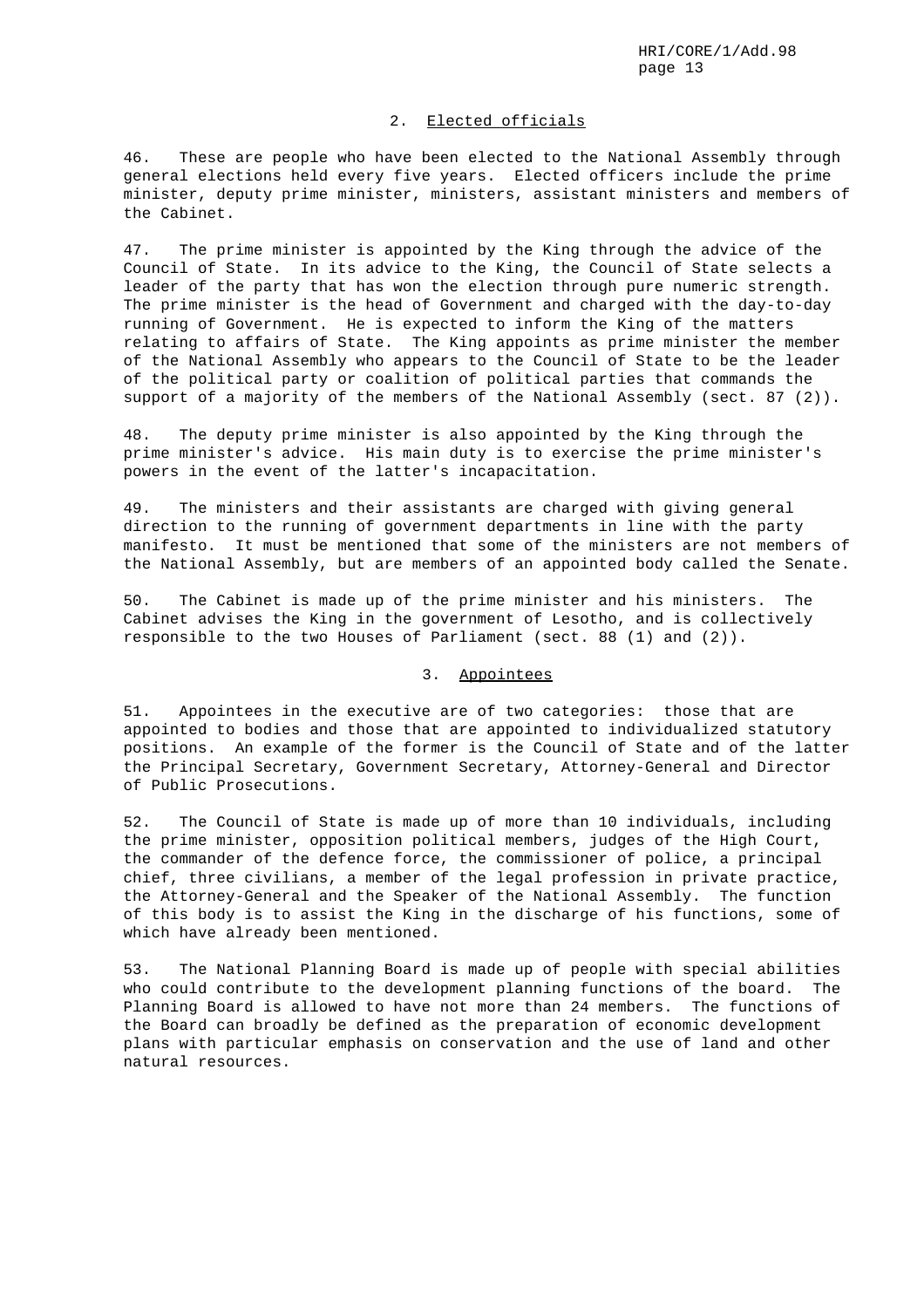54. Since the ministers are expected only to give generalized guidance within their allocated portfolios in the running of the departments entrusted to their leadership, the position of Principal Secretary, established in accordance with section 96 of the Constitution, is pivotal. Principal Secretaries are responsible to the minister they are serving under and their main function is the day-to-day running of their respective department. They act as links between the ministers and other executives in their departments, and they also liaise between the minister and members of the public.

55. The Government Secretary, on the other hand, handles affairs of Cabinet through directives of the Prime Minister (sect. 97 (1) and (2)).

#### 4. The legislature

56. Section 54 of the Constitution establishes Parliament, which consists of the King, the Senate and the National Assembly. The Senate consists of 22 principal chiefs and 11 other senators nominated by the King acting in accordance with the advice of the Council of State (sect. 55 of the Constitution). The National Assembly consists of 80 members elected in accordance with the provision of the Constitution (sect. 56).

III. GENERAL FRAMEWORK WITHIN WHICH HUMAN RIGHTS ARE PROTECTED

#### A. Legal framework

57. The democratically elected Government of Lesotho places a high premium on respect for, and promotion and protection of human rights. Pursuant to this, the Ministry of Justice and Prisons was redesignated the Ministry of Justice and Human Rights in April 1993, with a view to realizing this objective. Cabinet approved the establishment of a Human Rights Unit within the Ministry on 12 September 1995.

58. Fundamental human rights and freedoms are protected in chapter II of the 1993 Constitution of Lesotho, which is the supreme law of the land. They include the right to life, the right to personal liberty, freedom of movement and residence, freedom from inhuman treatment, freedom from slavery and forced labour, freedom from arbitrary search or entry, the right to respect for private and family life, the right to fair trial, freedom of conscience, freedom of expression, freedom of peaceful assembly, freedom of association, freedom from arbitrary seizure of property, freedom from discrimination, the right to equality before the law and equal protection of the law, and the right to participate in Government.

59. In addition to the Constitution, there are statutes which affect the enjoyment of the above-mentioned rights. These statutes will be reviewed by a Law Reform Commission which was established by The Law Reform Commission Act No. 5 of 1993 and whose terms of reference include the review of those laws that are not compatible with the 1993 Constitution; suggestions for repeal of laws which are archaic and unconstitutional; and consolidation of laws. Among the laws to be reviewed are: Part III of the Internal Security Act No. 24 of 1984, dealing with detention for investigation of subversive activities; section 42 of the Criminal Procedure and Evidence Act (CP&E) 1981 authorizing the killing of fleeing suspects; section 229 (2) of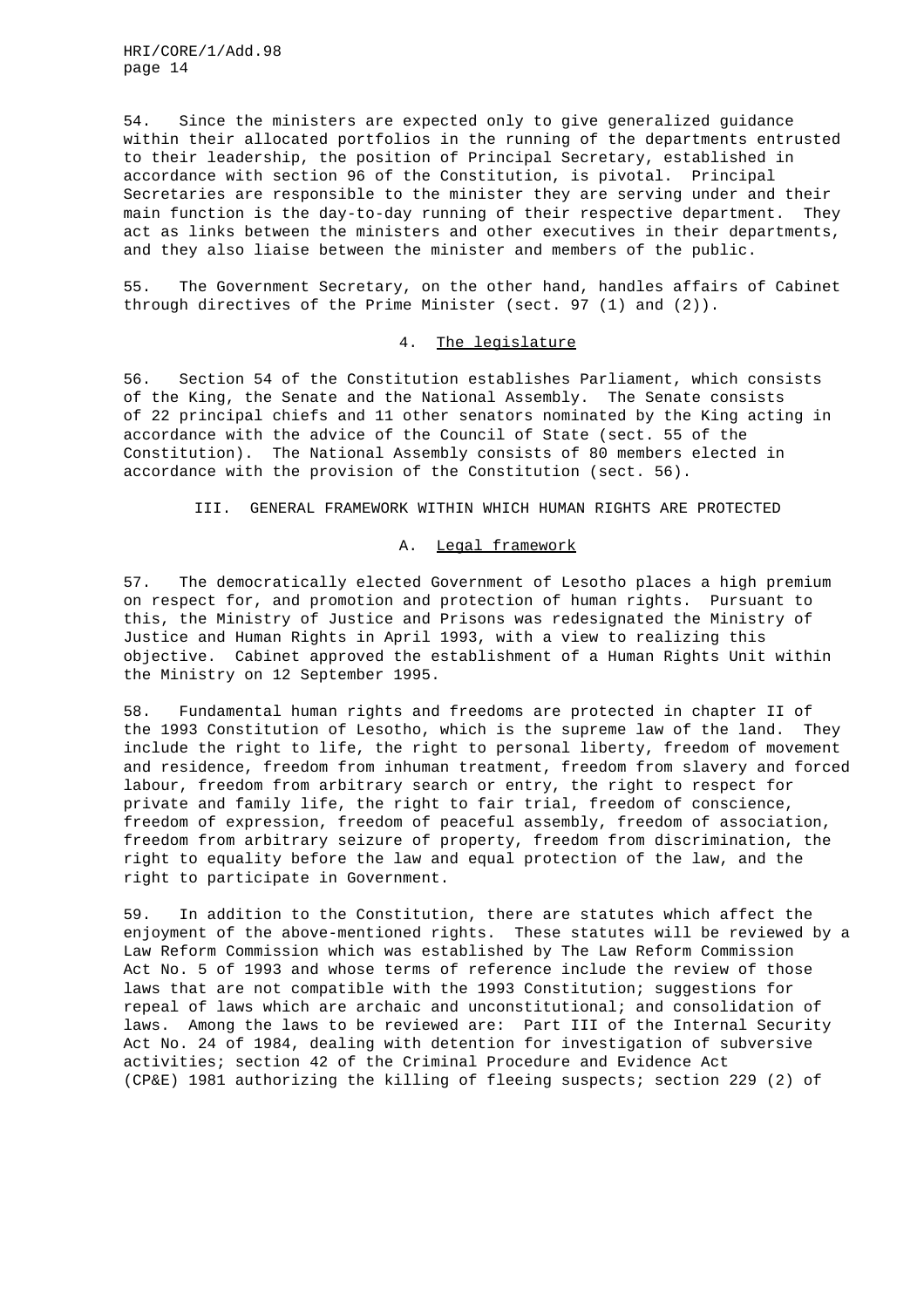the CP&E on the admissibility of pointing out evidence which is otherwise inadmissible; section 34 of the Police Order 1971 dealing with prescribed actions; section 178 (6) of the Defence Force Order No. 17 of 1993; the laws governing the police, military and Security Service which will provide for a stricter regulation of the use of firearms (these laws should actually prohibit the retention of service firearms by members of the respective services when they are off duty); regulations for the three above-mentioned services setting out a code of conduct for those responsible for the arrest, detention and interrogation of suspects (the code should specifically prohibit the use of torture and inhuman or degrading treatment); the Inquest Proclamation No. 37 of 1954 in order to empower the Director of Public Prosecutions to initiate the holding of inquests; section 30 of the Finance Order 6, 1988 relating to surcharges to be strictly enforced whenever the State has had to compensate victims of the use of force by police and the security forces.

60. Principles of State policy are contained in chapter 3 of the 1993 Constitution. They are, however, not enforceable by any court, but are subject to Lesotho's economic capacity and development. These principles of State policy entail rights of a socio-economic nature, and include equality and justice, protection of health, provision for education, opportunity to work, just and favourable conditions of work, protection of workers' rights and interests, protection of children and young persons, rehabilitation, training and social rehabilitation of disabled persons, economic opportunities, participation in cultural activities and protection of the environment.

61. With respect to derogation, the Constitution provides in section 21 (1) that

- "(1) nothing contained in or done under the authority of an Act of Parliament shall be held to be inconsistent with or in contravention of section 6 (Right to personal liberty), section 18 (Freedom from discrimination), or section 19 (Right to equality before the law and equal protection of the law) of this Constitution to the extent that the Act authorises the taking, during any period when Lesotho is at war or when a declaration of emergency exists under section 23 of this Constitution, of measures that are necessary in a practical sense in a democratic society for dealing with the situation that exists in Lesotho during that period.
- "(2) Where a person is detained by virtue of any such law as is referred to in subsection (I) the following provisions shall apply.

"(a) he shall, as soon as reasonably practicable after the commencement of his detention, be furnished with a statement in writing in a language that he understands specifying in detail the grounds upon which he is detained;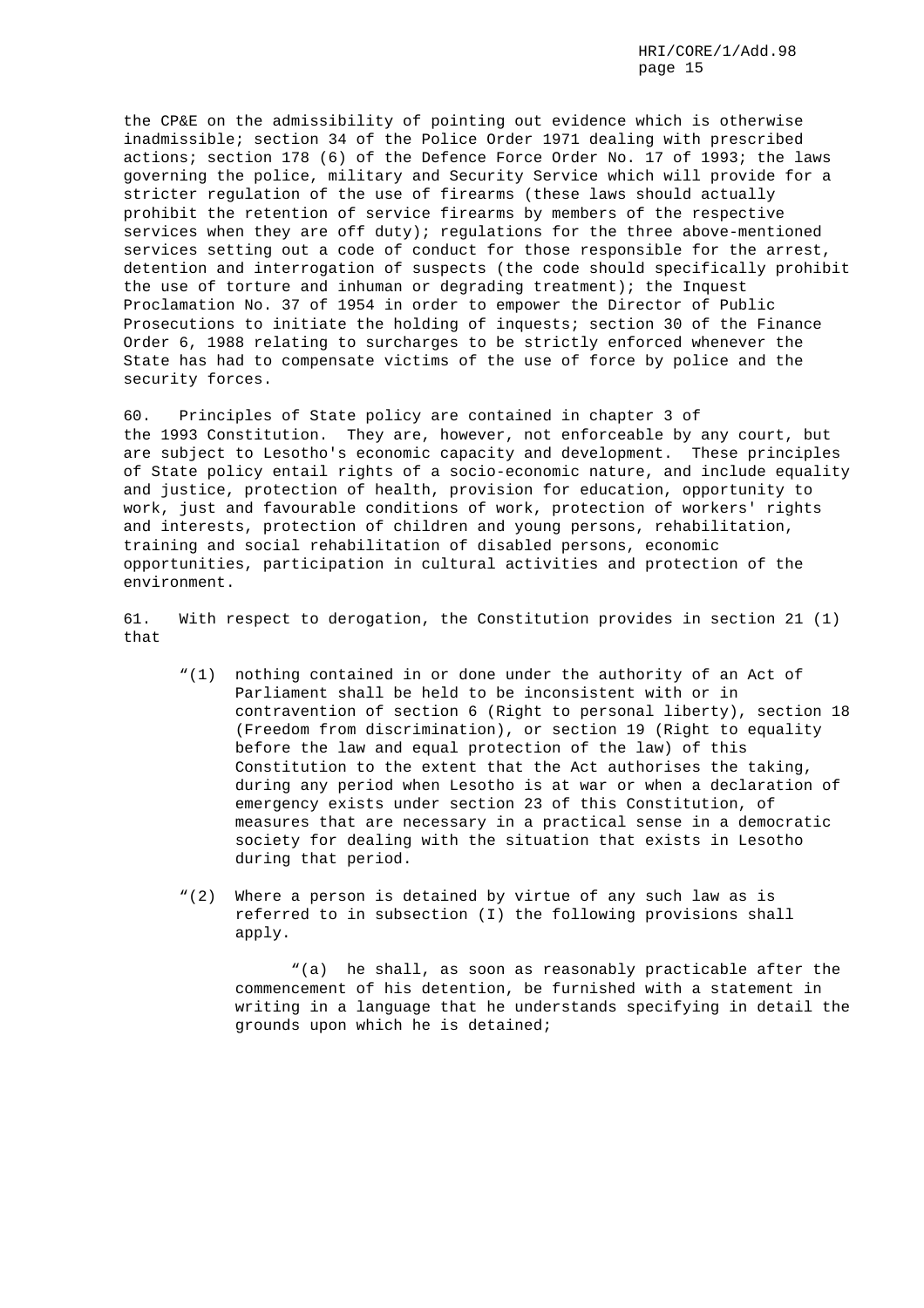"(b) not more than fourteen days after the commencement of his detention notification of his detention shall be published in the Gazette stating that he has been detained and giving particulars of the provisions of law under which his detention is authorised.

"(c) not more than one month after his detention, and thereafter during his detention at intervals of not more than six months, his case shall be investigated by an independent and impartial tribunal established by law and presided over by a person appointed by the Chief Justice;

"(d) he shall be afforded reasonable facilities to consult a legal representative of his own choice who shall be permitted to make representations to the tribunal appointed for the investigation of the case of the detained person; and

"(e) at the hearing of his case by the tribunal appointed for the investigation of his case he shall be permitted to appear in person or by a legal representative of his own choice.

"(3) on any investigation by a tribunal in pursuance of this Section of the case of a detained person, the tribunal shall make recommendations concerning the expediency of continuing his detention to the authority by which it was ordered but, unless it is otherwise provided by law, that authority shall not be obliged to act in accordance with any such recommendation."

# B. Enforcement by the courts and other tribunals or administrative authorities

62. In this regard Lesotho follows the English common law approach observed in the majority of States of the British Commonwealth, whereby international conventions and covenants are not invoked directly in domestic courts, that is they are not self-executing. They have to be transformed into internal laws by Parliament or administrative regulations by administrative bodies in order to be enforced. Unless specifically implemented by domestic law-making procedures, an international norm is not, of itself, part of our domestic law. This issue was raised during the deliberations of the Workshop on Administrative Law, held in Lesotho Sun from 21 to 23 August 1995. The Workshop observed that the Harare Declaration of Human Rights, 1989 which endorsed the Bangalore Principles, 1988 would be taken as offering guidelines on domestic application of international human rights norms.

63. The Bangalore Principles provide that it is within the proper nature of judicial process for national courts to have regard to international human rights norms, whether or not incorporated in domestic law, for the purpose of resolving ambiguity or uncertainty in national constitutions and legislation. Hitherto we have not had any case in court on this point.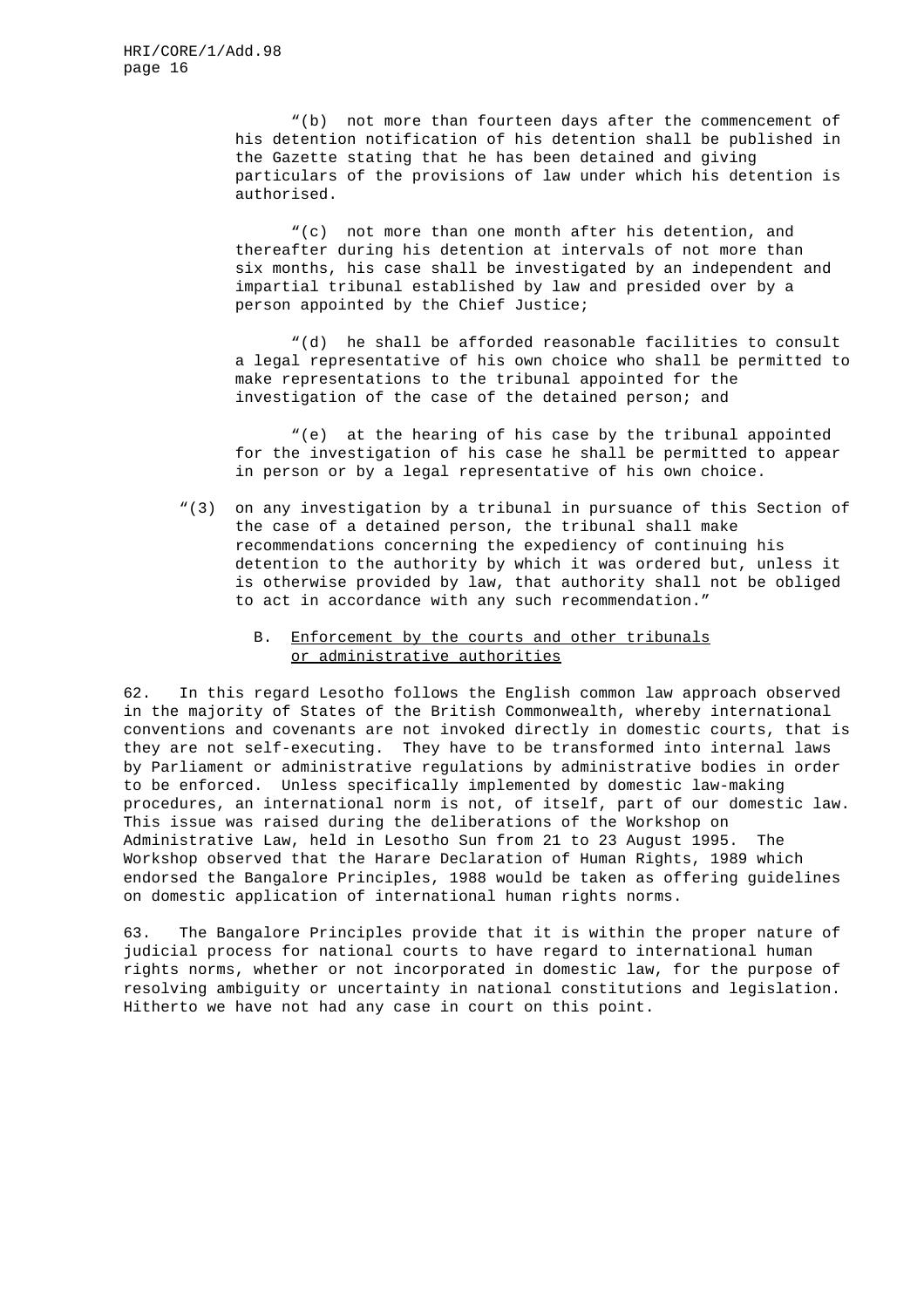# C. The judicial and other administrative competent authorities having jurisdiction affecting human rights

64. The 1993 Constitution provides for the judicature in chapter XI. Section 118 (1) confers judicial power on the courts. It states that the judicial power shall be vested in the courts of Lesotho, which shall consist of:

- (a) A Court of Appeal;
- (b) A High Court;
- (c) Subordinate courts and courts-martial;

(d) Such tribunals exercising a judicial function as may be established by Parliament.

In subsection (2) the Constitution guarantees the independence of the judiciary when it provides that the courts shall, in the performance of their functions under the Constitution or any other law, be independent and free from interference and subject only to the Constitution and any other law. Subsection (3) provides that the Government shall accord such assistance as the courts may require to enable them to protect their independence, dignity and effectiveness, subject to the Constitution and any other law.

## 1. The Court of Appeal

65. The Court of Appeal was established by section 123 (1) of the Constitution, which states that there shall be for Lesotho a Court of Appeal which shall have jurisdiction and powers as may be conferred on it by the Constitution or any other law. The judges of this court include the President and such number of justices of appeal as may be prescribed by Parliament. The Chief Justice and puisne judges of the High Court are ex officio (sect. 123 (2) (a) and (b); see Court of Appeal Act No. 10, 1978). The President of the Court is appointed by the King on the advice of the prime minister. Section 123 (5) provides for the Court of Appeal to sit outside Lesotho. This is due, inter alia, to the fact that there are no indigenous judges of the Court of Appeal; most of them are from South Africa. The justices of the Court of Appeal are appointed by the King on the advice of the Judicial Service Commission, after consultation with the President of the Court (sect. 124 (1) and (2)).

66. A justice of the Court of Appeal must have held office as a judge of a court having unlimited jurisdiction in civil and criminal matters in the Commonwealth or in any country outside the Commonwealth that may be prescribed by Parliament, or a court having jurisdiction in appeals from such a court. Such a person must have held such qualification for a period of not less than seven years (sect.  $124$  (3) (a) (i) and (ii)).

## 2. The High Court

67. The High Court was established by section 119 (1) of the Constitution. It reads: "There shall be a High Court which shall have unlimited original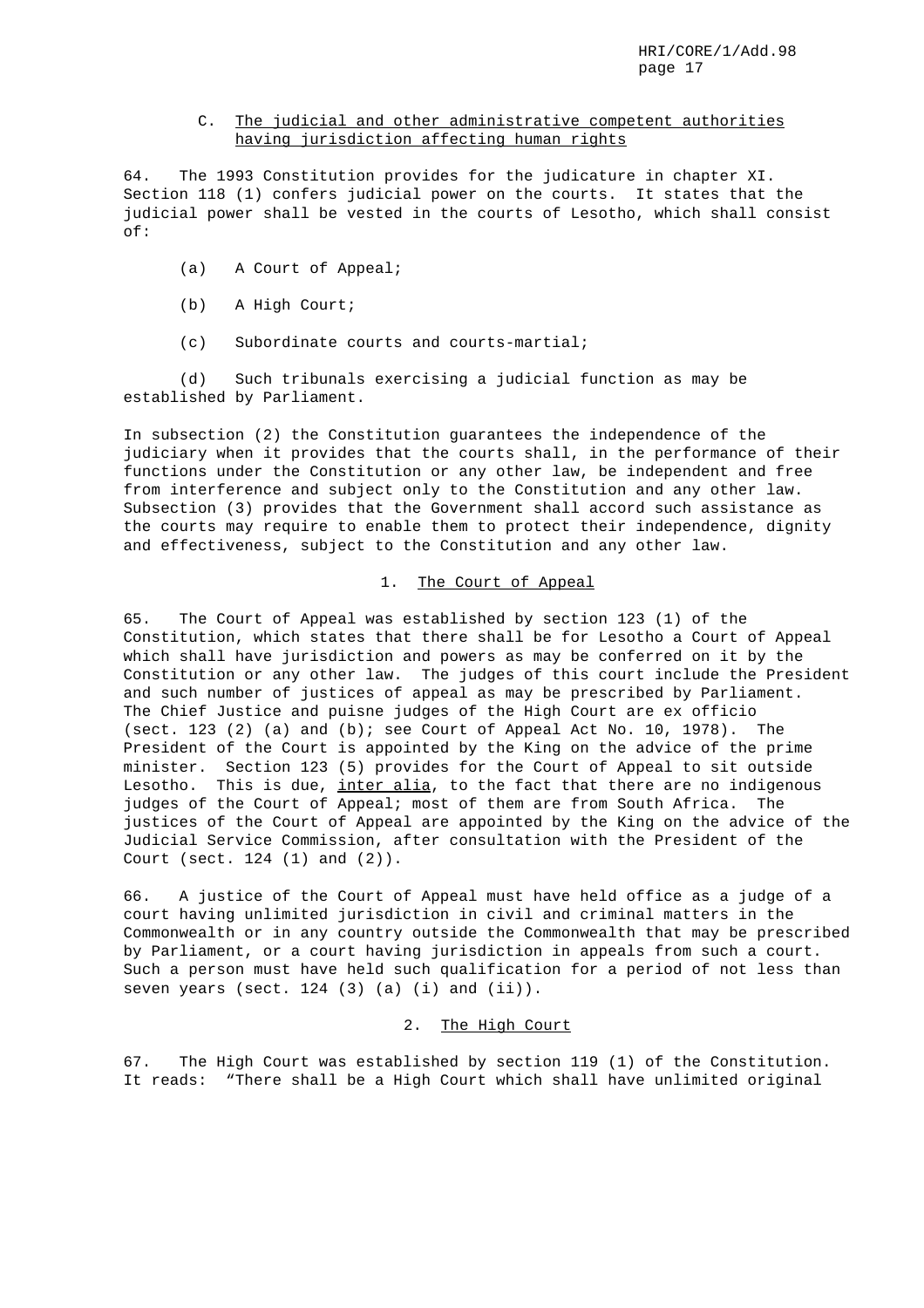jurisdiction to hear and determine any civil or criminal proceedings and the power to review the decisions or proceedings of any subordinate or inferior court, court-martial, tribunal, board or officer exercising judicial, quasi-judicial or public administrative functions under any law and such jurisdiction and powers as may be conferred on it by this Constitution or by or under any other law" (see The High Court Act No. 5, 1978).

68. The judges of the High Court are the Chief Justice, who is appointed by the King acting in accordance with the advice of the Prime Minister (sect. 120 (1)), and the puisne judges, who are appointed by the King acting in accordance with the advice of the Judicial Service Commission.

69. To be eligible for appointment as a judge of the High Court one must either have held the office as a judge of a court having unlimited jurisdiction in criminal and civil matters in a Commonwealth country or country prescribed by Parliament (sect. 120 (3) (1)) or must have been a legal practitioner in terms of the Legal Practitioners Act, 1983 for a period of not less than five years (sect. 120 (ii) and (b)).

70. Plans are also under way for the establishment of a courts-martial appeal court. See section 3, First Amendment to the Constitution Act No. 1 of 1996.

#### 3. Subordinate courts, courts-martial and tribunals

71. These courts were established under section 127 of the Constitution of 1993 which states that Parliament may establish courts subordinate to the High Court, courts-martial and tribunals, and any such court or tribunal shall, subject to the provisions of the Constitution, have such jurisdiction and power as may be conferred on it by or under any law (see, e.g. The Subordinate Courts Order No. 9 of 1988, Central and Local Courts, Proclamation No. 62 of 1938).

72. The subordinate courts and tribunals are precluded from interpreting provisions of the Constitution. In the event that a subordinate court or tribunal is seized with the matter, and where any question as to the interpretation of the Constitution arises in any proceedings, if the subordinate court or tribunal is of the opinion that the question involves a substantial question of law, the subordinate court or tribunal shall, if any party to the proceedings so requests, refer the question to the High Court (sect. 128, Constitution).

# 4. The Labour Court

73. The Labour Court was established under the Labour Code Order No. 24 of 1992, in terms of section 22 (1). It is presided over by a president appointed in terms of section 23 (1) (a). There is also provision for the appointment of deputy presidents as the Minister may consider necessary, as well as the appointment of two ordinary members (see sect. 23 (1) (b) and (c)).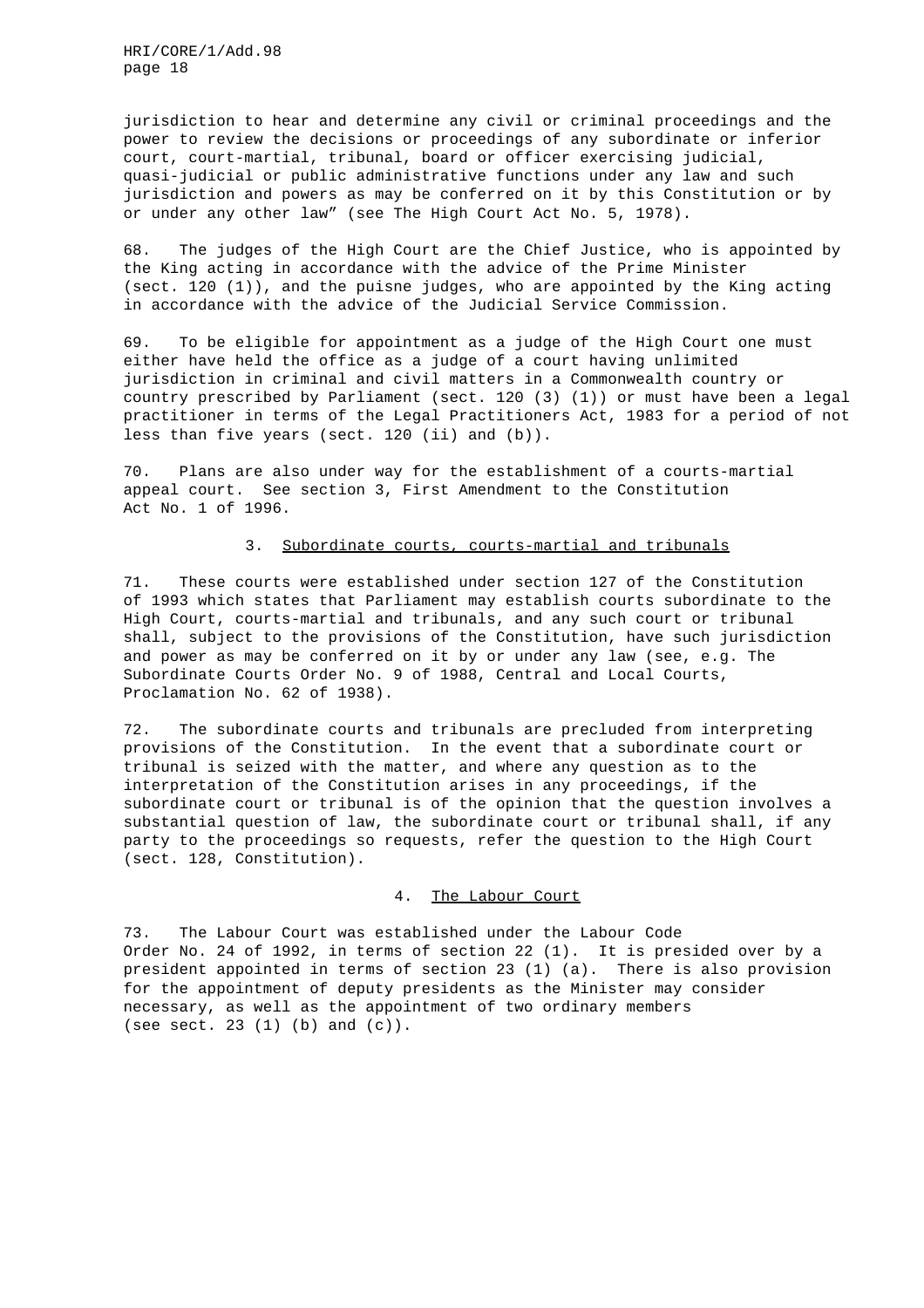74. The Labour Court, under section 24, has the power, authority and civil jurisdiction, to, *inter alia*, inquire into and decide the relative rights and duties of employers, employees and their respective organizations in relation to any matter referred to the Court under the provisions of the Code, and to award appropriate relief in cases of infringement. This Labour Court is not a subordinate court. It is a court of equity enjoined to keep the scales of justice in balance between the conflicting demands of employer and employee, as was held in the Court of Appeal case (CIV) No. 29 of 1995 between the Attorney-General and the Lesotho Teachers Trade Union and Others.

# 5. The Office of Ombudsman

75. The Office was established by section 134 (1) of the 1993 Constitution, which provides that there shall be an Ombudsman who shall be appointed, subject to the provisions of subsection (2), by the King acting in accordance with the advice of the prime minister for a term not exceeding four years.

The functions of the Ombudsman may include the following:

 $" (1) \t ...$ 

"(a) investigate action taken by any officer or authority referred to in subsection (2) in the exercise of the administrative functions of that officer or authority in cases where it is alleged that a person has suffered injustice in consequence of that action; and

"(b) perform such other duties and exercise such other powers as may be conferred on him by an Act of Parliament.

"(2) Subject to such exceptions and conditions as may be prescribed by Parliament, the provisions of subsection (1) (a) shall apply in respect of any action taken by the following officers and authorities:

"(a) any department of Government or any member of such department;

"(b) any government authority and the members and officers of a local government authority;

"(c) any statutory corporation and the members and persons in the service of a statutory corporation.

"(3) The Ombudsman shall make a written report of every investigation undertaken by him which:

"(a) shall include a statement of the action, if any, taken by the officer or authority concerned as a consequence of such investigation; and

"(b) may include a recommendation as to what remedial action, including the payment of compensation, should be taken, and the Ombudsman shall submit annually to Parliament a summary of such reports.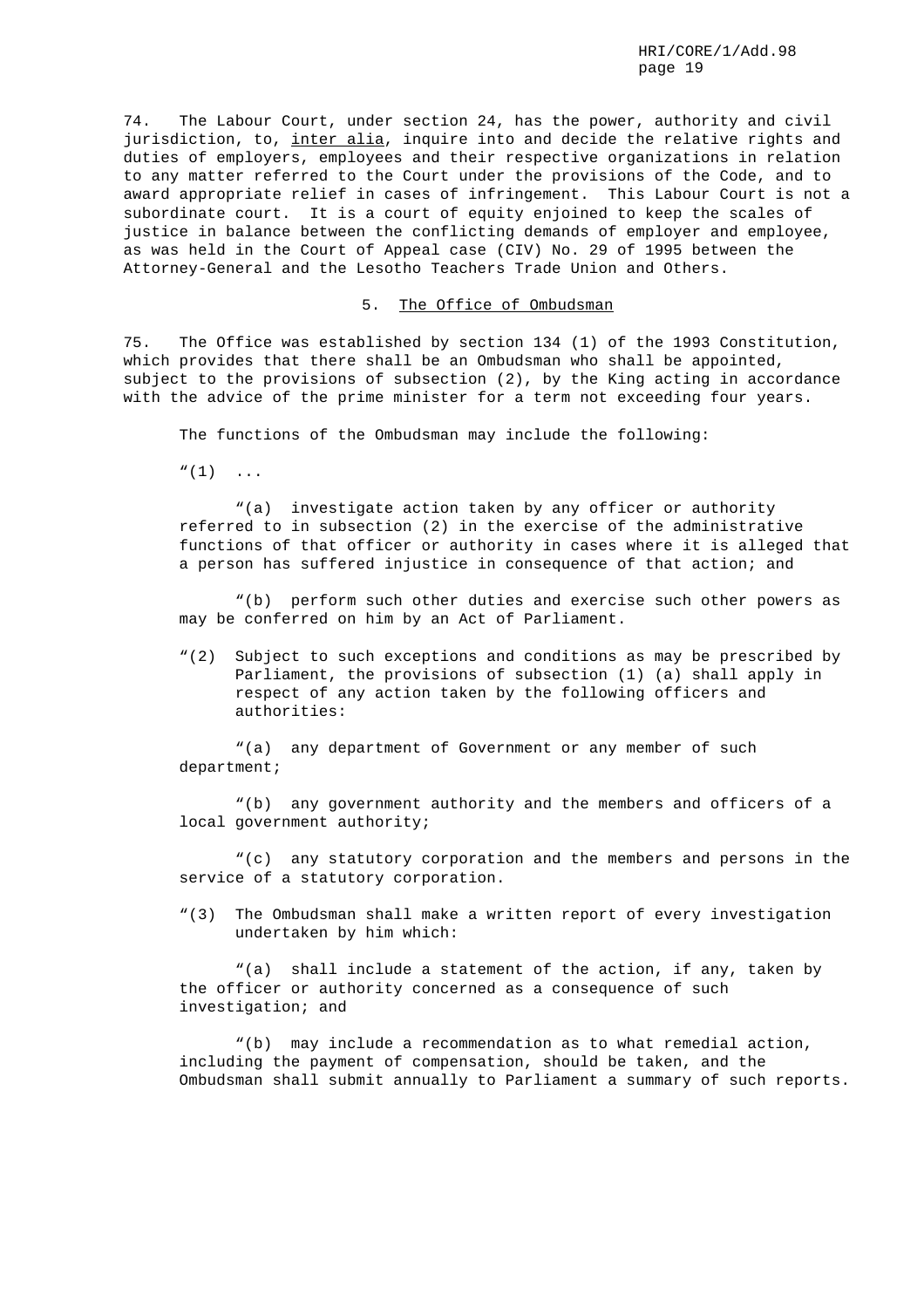> "(4) In the exercise of his functions under this section the Ombudsman shall not be subject to the directions or control of any other person or authority. This provision provides autonomy to the office of the Ombudsman."

76. In the period November 1993 to March 1994, the office of Ombudsman received 44 complaints. Of these five were cases pending in court, six were cases in the competence of statutory bodies and three were considered too trivial to merit investigation.

# 6. The Public Service Commission

77. The Commission is one of the competent authorities having jurisdiction affecting human rights. The Public Service Commission was established under chapter XIII, section 136 (1), of the 1993 Constitution, which states that there shall be a Public Service Commission which shall consist of a chairman and not less than two or more than four other members, who shall be appointed by the King, acting in accordance with the advice of the Judicial Service Commission.

78. The Public Service Commission is charged with the responsibility of appointing public officers. Section 137 (1) provides that subject to the provisions of the Constitution, the power to appoint persons to hold or act in offices in the Public Service (including the power to confirm appointments), the power to exercise disciplinary control over persons holding or acting in such offices and the power to remove such persons from office shall be vested in the Public Service Commission.

#### 7. The Judicial Service Commission

79. The Judicial Service Commission established in terms of section 132 (1) of the Constitution states that there shall be a Judicial Service Commission which shall consist of:

- (a) The Chief Justice, as Chairman;
- (b) The Attorney-General;

(c) The Chairman of the Public Service Commission or some other member of that Commission designated by the Chairman thereof; and

(d) A member appointed from amongst persons who hold or have held high judicial office who shall be appointed by the King acting in accordance with the advice of the Chief Justice and is hereinafter referred to as the appointed member.

#### 8. The Defence Commission

80. The Defence Commission was established by section 145 (1) of the Constitution. Its function is provided in subsection (2), which states that the Commission shall be responsible for the appointment, discipline and removal of members of the defence force, members of the police force and members of the Prison Service.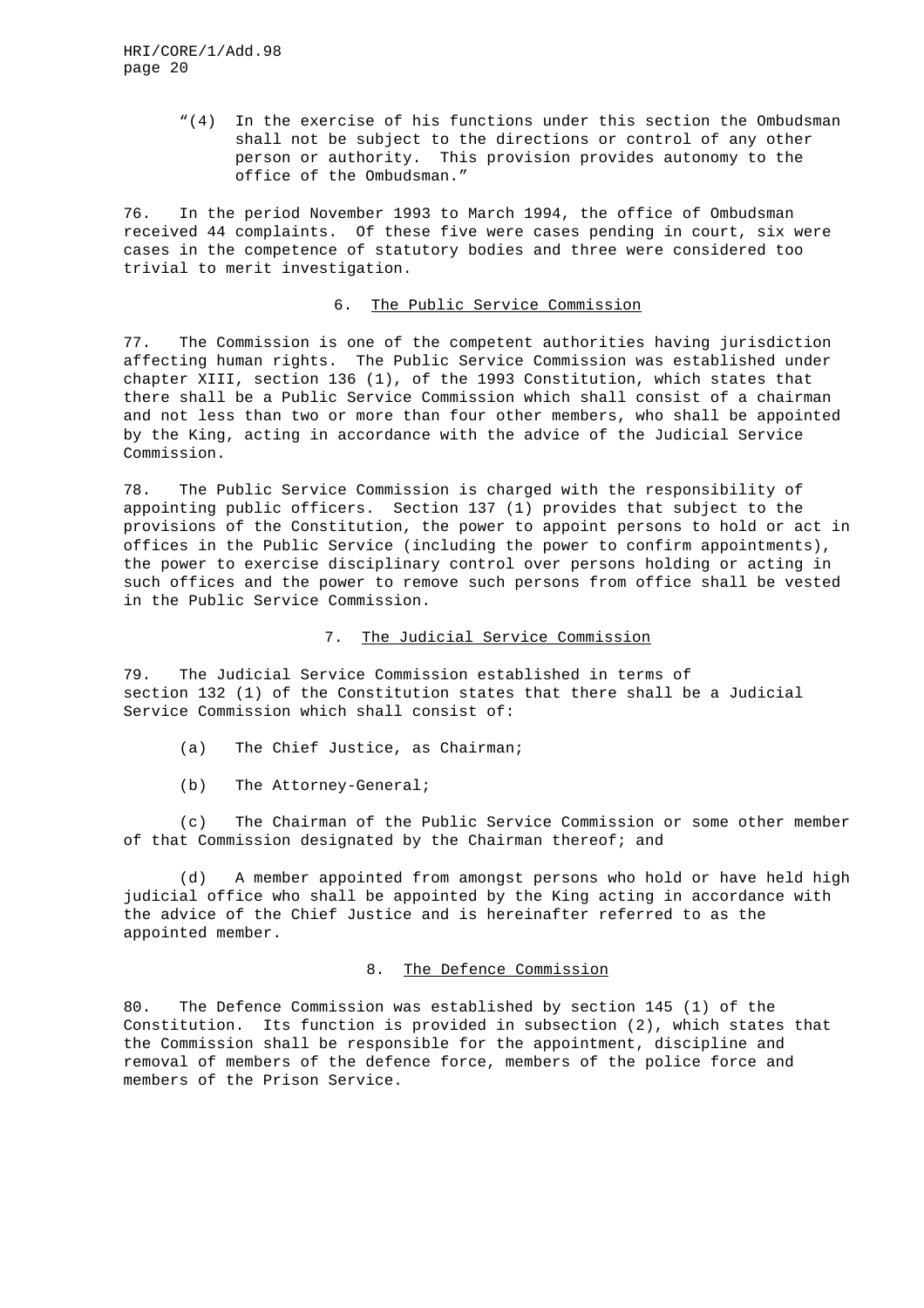81. The Constitution has, however, been amended (see First Amendment to the Constitution Act No. 1 of 1996), which amendment introduces the element of civilian control of the defence force. The amendment disbands the Defence Commission.

## 9. Remedies available to individuals

82. Following are remedies available to an individual who claims that any of his rights have been violated: these are: habeas corpus, bail, declaration order, interdict and damages. With the exception of bail, which is provided for in section 99-117 of the Criminal Procedure and Evidence Act No. 7 of 1981, the rest of the remedies are what we call common law remedies. The term common law should not be confused with English common law. It refers to the jurisprudence developed and expounded by Roman Dutch law jurists.

83. Section 99 (1) of the Criminal Procedure and Evidence Act provides that every person committed for trial or sentenced in respect of any offence except sedition, murder or treason may be admitted to bail at the discretion of the magistrate. Attempted murder and armed robbery were added by section 3 of the Criminal Procedure and Evidence Act (CPE) Amended Act No. 33 of 1984. Subsection (2) provides that the refusal by the magistrate who has committed any person for trial, to grant such person bail shall be without prejudice to such person's rights under section 108.

84. As far as bail is concerned, it must not be excessive, otherwise the accused is entitled under section 108 to appeal. The section states that, where an accused person considers himself aggrieved (a) by the refusal of any magistrate to admit him to bail; or (b) by the magistrate having required excessive bail or having imposed unreasonable conditions, he may appeal against the decision of the magistrate to the High Court which shall make such order as seems just in the circumstances.

85. The Court may impose very stringent conditions for bail if, in the opinion of the Court, the life of the alleged victim is still in balance, or the alleged victim remains critically ill for a long time, or is in coma for several months (see Matsela Mongali and 14 Others v. The Director of Public Prosecutions, Lesotho Law Reports and Legal Bulletin 1991 - 92, p. 106).

86. In practice, bail applications are heard by the High Court on Mondays. This is purely for administrative purposes, but not a legal requirement.

# 10. Institutional machinery with responsibility for overseeing the implementation of human rights

87. The Human Rights Unit mentioned above will be complemented by a National Commission on Human Rights, whose establishment was also approved. The terms of reference of the Unit are as follows:

(a) Dissemination of information on human rights to law enforcement agencies, non-governmental organizations and other interested groups, and the public at large, through documentation, pamphlets, fact sheets, etc.;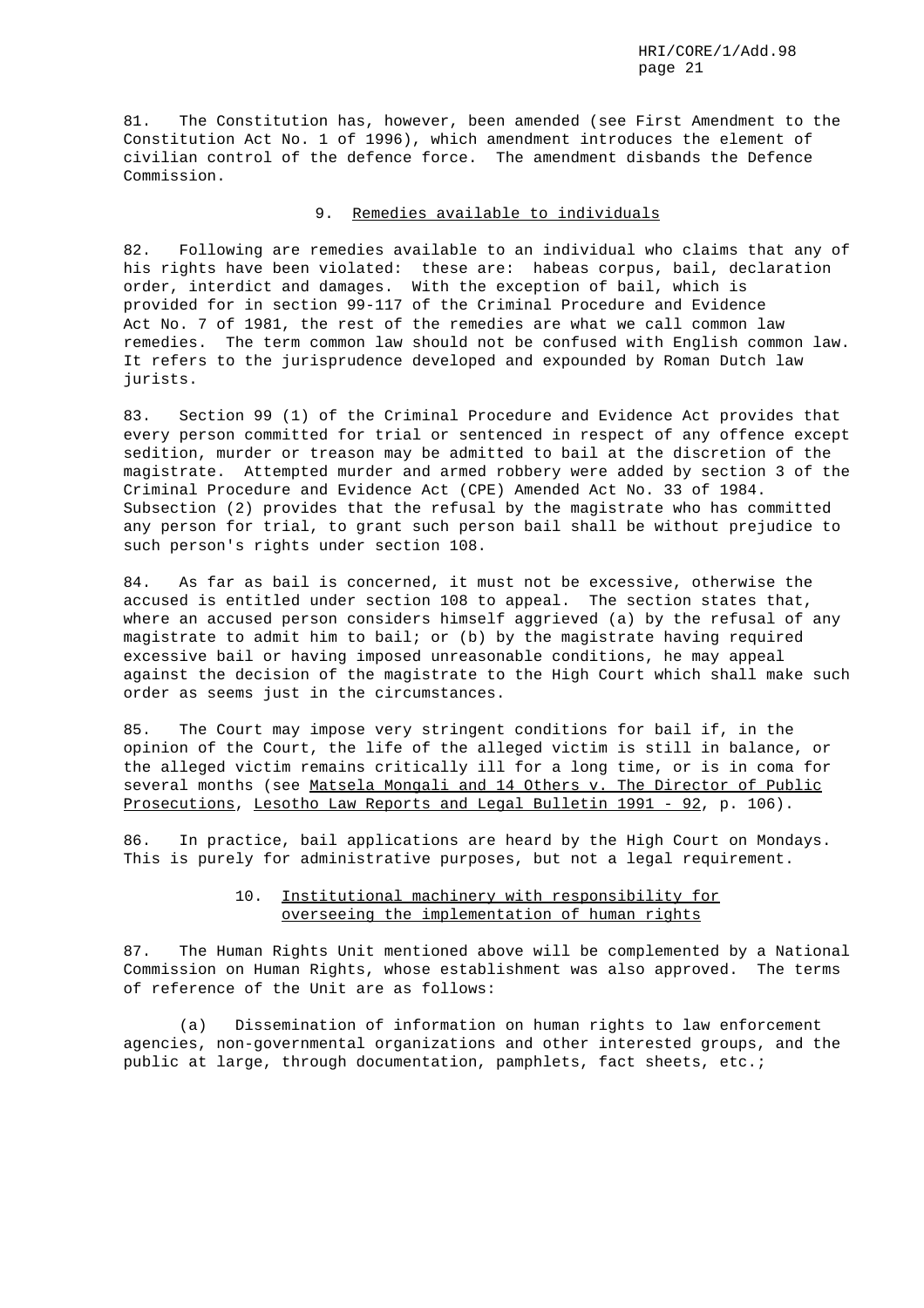(b) Mounting of human rights training programmes for law enforcement agencies, non-governmental organizations and other interested groups;

(c) Monitoring domestic legislation and ensuring its compatibility with international human rights instruments, to the extent permissible within the cultural and historical setting;

(d) Undertaking reporting obligations to Parliament and United Nations committees on international human rights instruments ratified by Lesotho, e.g. the International Covenant on Civil and Political Rights, the International Covenant on Economic, Social and Cultural Rights and the Convention on the Rights of the Child.

88. The National Commission on Human Rights will be established and will be charged with investigation of human rights abuses and will inspect and monitor places where human rights violations are likely to take place, such as prisons and police stations.

## IV. INFORMATION AND PUBLICITY

#### A. Governmental efforts

89. The Human Rights Unit has as one of its mandates the dissemination of information on human rights to law enforcement agencies, non-governmental organizations and other interested groups and the public at large. To this end the Unit has had a five-component human rights programme of cooperation with the Danish Centre for Human Rights comprising:

(a) A national Seminar on human rights and democracy held from 21 to 23 August 1995;

(b) In-service training courses on human rights, juvenile justice and the administration of justice held from October 1995 to November 1997;

(c) Research on corruption and economic crime in Lesotho conducted from July 1995 to December 1996;

(d) Law reporting and legal bulletin publication which has so far produced the High Court and Court of Appeal decisions of 1991-1992 and 1993-1994; and

(e) Support to the Community Legal Resource and Advice Centre, a non-governmental organization undertaking paralegal training.

90. The Unit is also working closely with other parties concerned, including His Majesty's Palace and the Ministry of Education, to revive a practical street law project for secondary and high schools intended to bring about legal awareness and sensitivity to human rights.